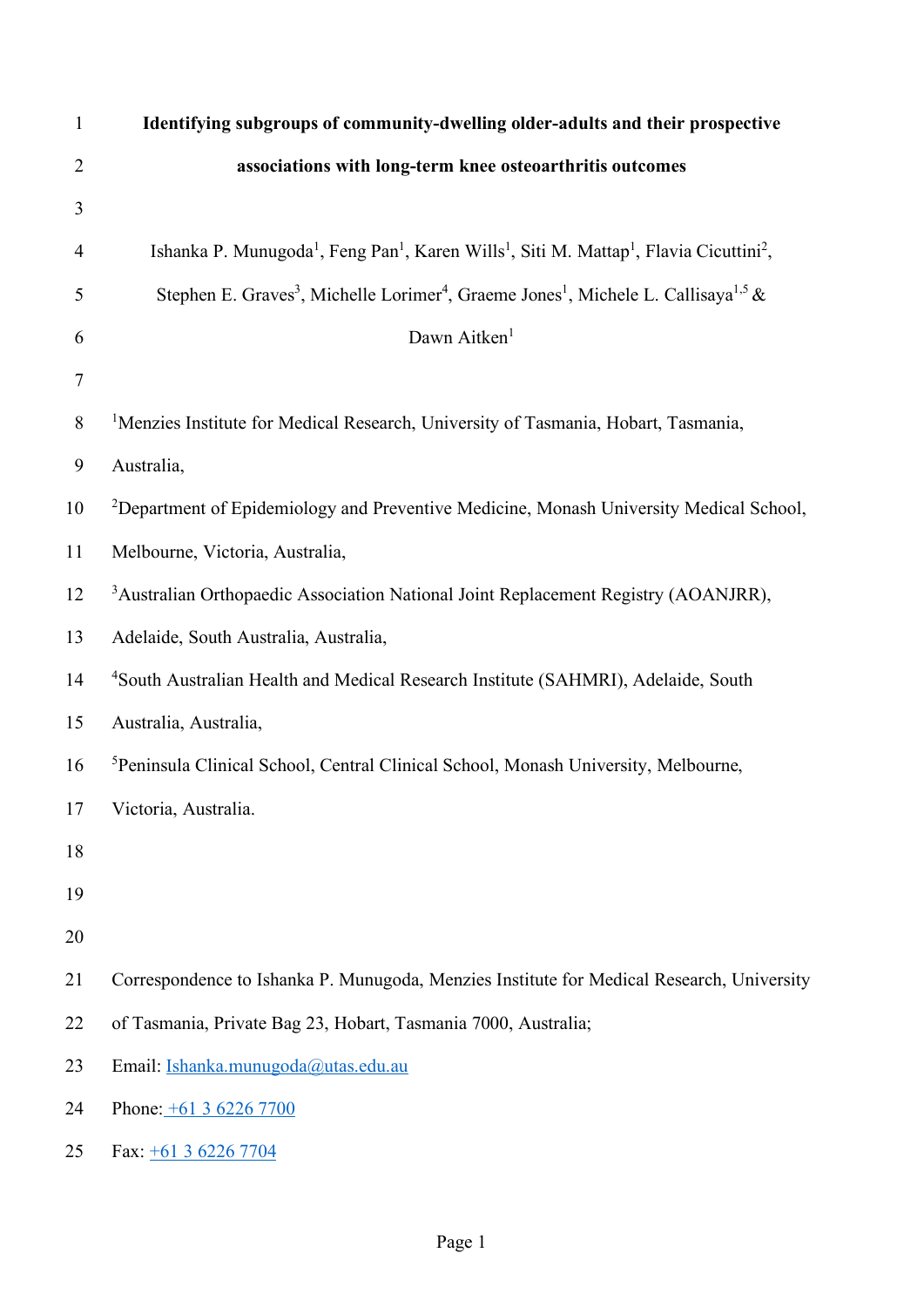# **ORCID ID:** 0000-0001-5075-6760

- **Running head: Subgroups of participants and knee OA**
- **Word count: 3646**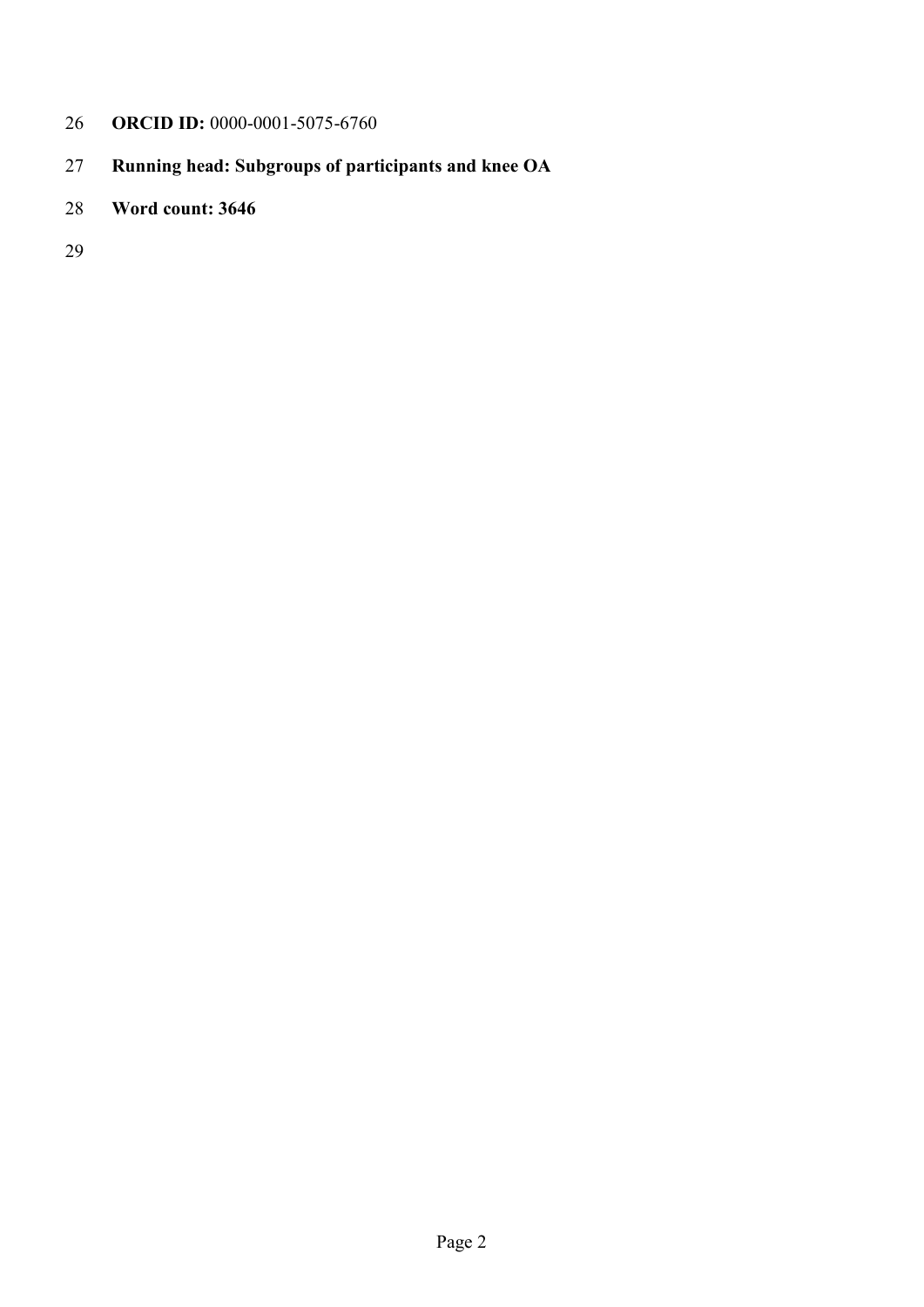**ABSTRACT**

 **Objectives:** To identify subgroups of community-dwelling older-adults and to assess their longitudinal association with long-term osteoarthritis(OA) outcomes.

 **Methods:** 1046 older-adults aged 50–80 years were studied. At baseline, body mass index (BMI), pedometer-measured ambulatory activity(AA), Western Ontario and McMaster Universities Osteoarthritis Index(WOMAC) determined knee pain and information on comorbidities were obtained. Tibial cartilage volume and bone-marrow lesions(BMLs) were assessed using MRI at baseline and 10 years and total knee replacements(TKR) by data linkage to the Australian Orthopaedic Association National Joint Replacement Registry. Latent class analysis was used to determine participant subgroups, considering baseline BMI, AA, pain and comorbidities and linear mixed-effects or log-binomial models were used to assess the associations.

 **Results:** Three subgroups/classes were identified: subgroup 1 (43%): Normal/overweight participants with higher AA, lower pain and lower comorbidities; subgroup 2 (32%): Overweight participants with lower AA, mild pain and higher comorbidities; subgroup 3 (25%): Obese participants with lower AA, mild pain and higher comorbidities. Subgroup 3 had greater cartilage volume loss (β:-60.56mm<sup>3</sup> , 95%CI:-105.91,-15.21) and a higher risk of TKR (RR:3.19, 95%CI:1.75,5.81), compared to subgroup 1. Subgroup 2 was not associated with 51 cartilage volume change (β:13.06mm<sup>3</sup>, 95%CI:-30.87,57.00) or risk of TKR (RR:1.16, 95%CI:0.56,2.36), compared to subgroup 1. Subgroup membership was not associated with worsening BMLs.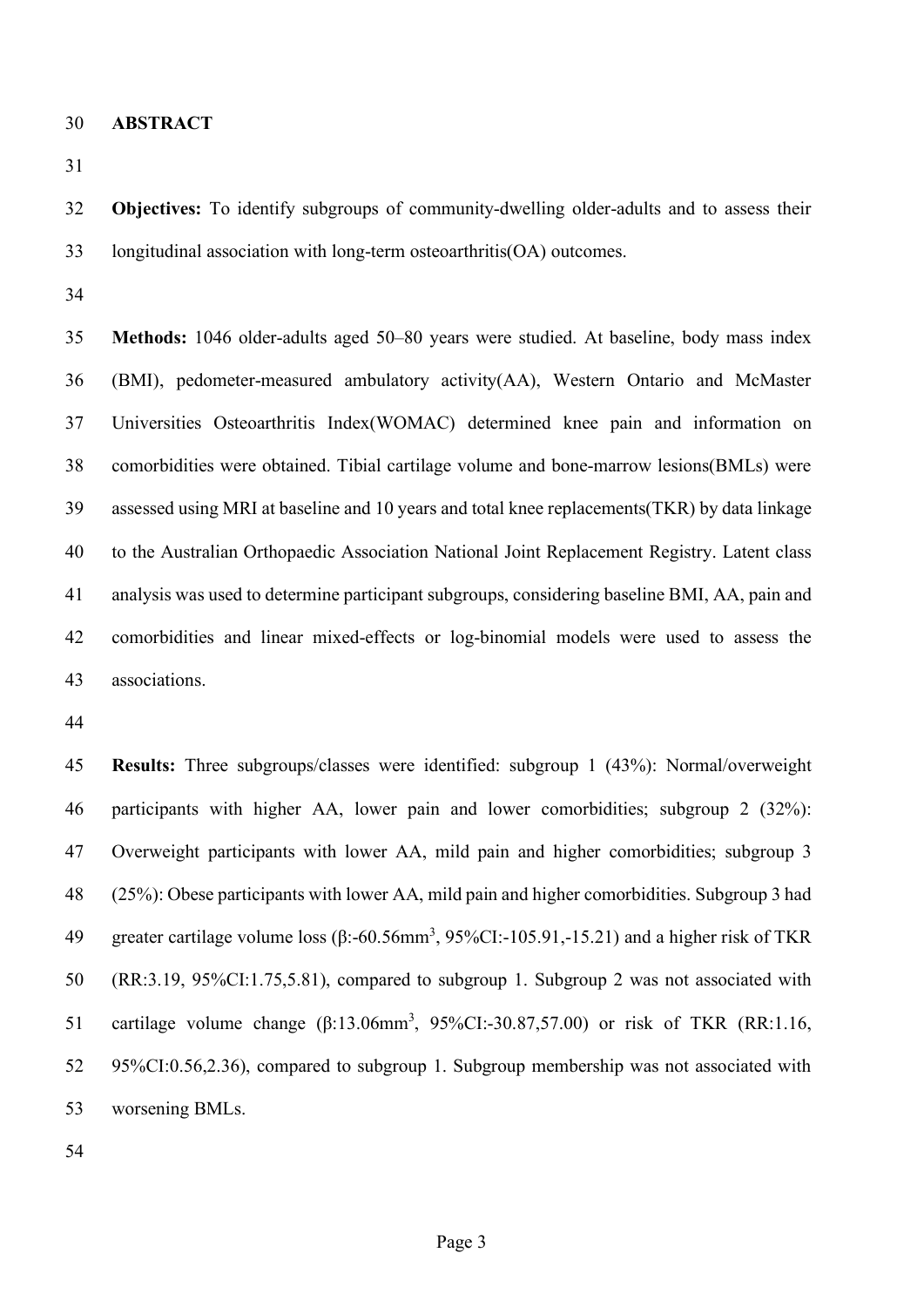**Conclusions:** Our findings suggest the existence of homogeneous subgroups of participants and support the utility of identifying patterns of characteristics/risk factors that may cluster together and using them to identify subgroups of people who may be at a higher risk of developing and/or progressing OA. 

 **Keywords:** osteoarthritis, latent-class analysis, cartilage volume, bone-marrow lesions, total knee replacement.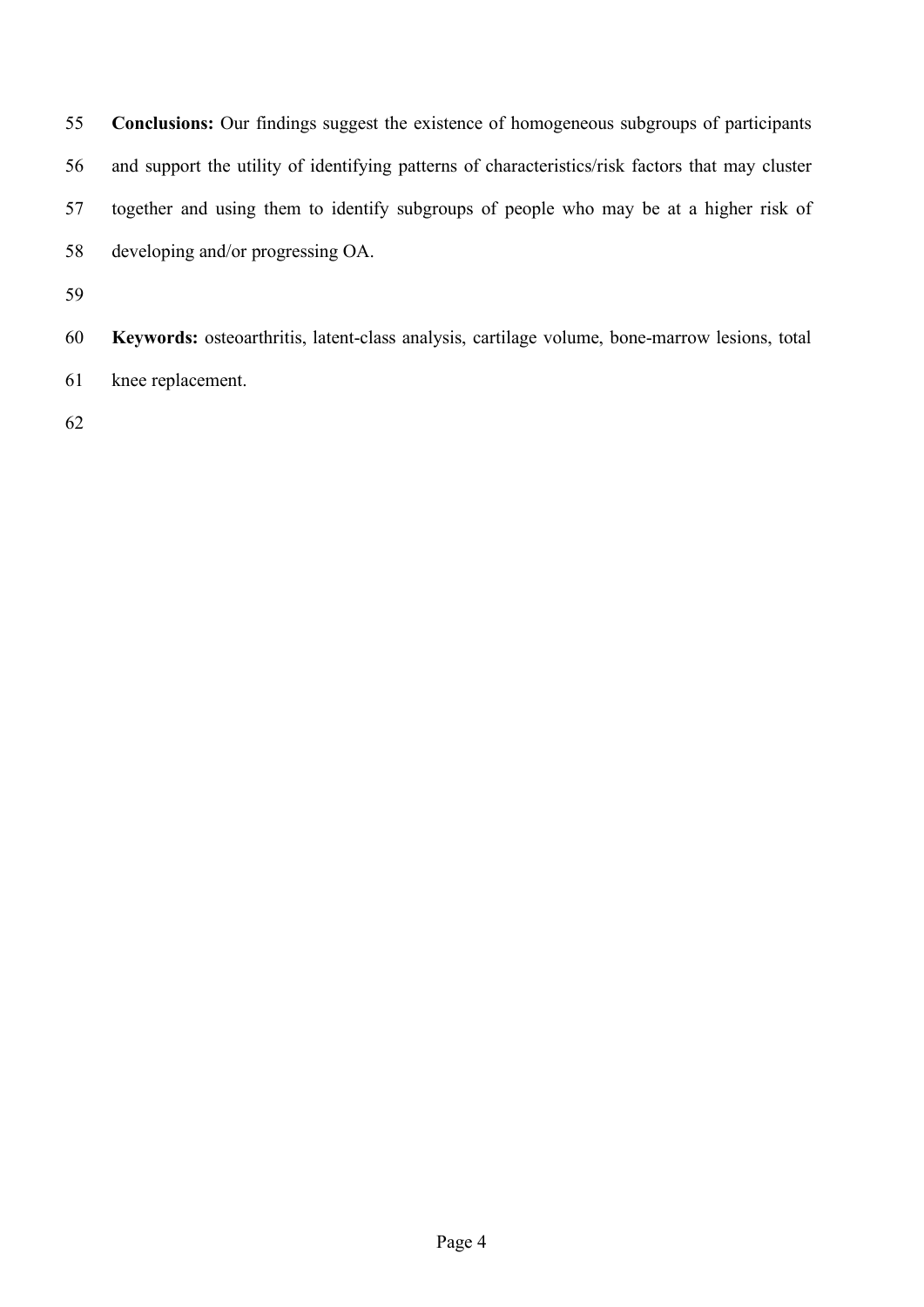| 63 | <b>Key messages</b> |
|----|---------------------|
|    |                     |

| 64 |           |                                                                                         |
|----|-----------|-----------------------------------------------------------------------------------------|
| 65 | $\bullet$ | Complex interplay among characteristics/factors leads to conflicting evidence between   |
| 66 |           | ambulatory activity and knee osteoarthritis.                                            |
| 67 |           |                                                                                         |
| 68 | $\bullet$ | Distinct subgroups are identifiable based on ambulatory activity, body mass index, knee |
| 69 |           | pain and comorbidities.                                                                 |
| 70 |           |                                                                                         |
| 71 | $\bullet$ | Identifying subgroups can be used to determine those who are at risk of                 |
| 72 |           | developing/progressing osteoarthritis.                                                  |
|    |           |                                                                                         |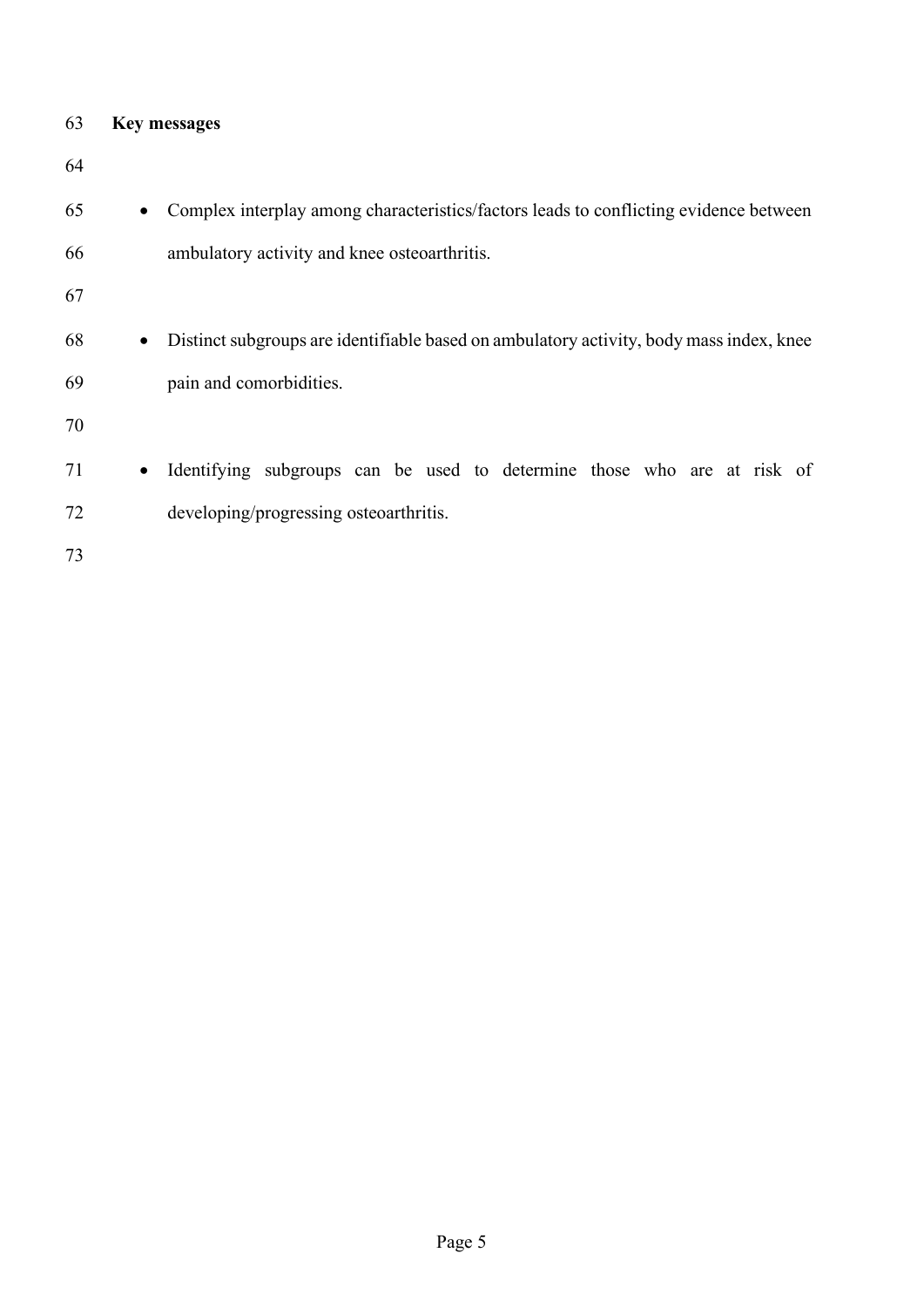#### **INTRODUCTION**

 Knee Osteoarthritis (OA) is a complex disease with multiple contributing factors[1]. The rates of incident knee OA and the need for total knee replacements (TKR) have been increasing steadily[2]. Hence, identification of characteristics/risk factors for the onset and progression of knee OA will aid in designing better preventative and management strategies.

 Traditionally, epidemiological studies have investigated individual characteristics/risk factors in isolation, and their associations with knee OA[3, 4]. While there have been clear associations identified between some factors such as obesity and knee OA[5], the association of ambulatory activity (AA) with knee OA has been conflicting[6]. One important reason for this inconsistency could be the heterogeneity of the population characteristics and the complex interplay between characteristics[7]. Hence, acknowledging the existence of certain patterns of characteristics/risk factors leading to subgrouping may help to improve the overall understanding of OA[8, 9]. Accordingly, it may prove more valuable to examine AA as one characteristic that clusters with other characteristics[10]; i.e. to identify relatively homogenous subgroups of participants with similar characteristics which includes AA and to examine the relationship between the subgroups and OA outcomes.

 Identification of such subgroups can relay important information on the aetiology of the disease[11] and will assist in designing better preventative strategies[12]. In identifying subgroups, it is further important to consider modifiable characteristics rather than non- modifiable characteristics (e.g.: age, sex) in order to improve the usefulness of classification in clinical practice and in epidemiological studies[9, 13]. Factors/characteristics such as body mass index (BMI)[14] and comorbidities[15] are suggested to be correlated with AA in older-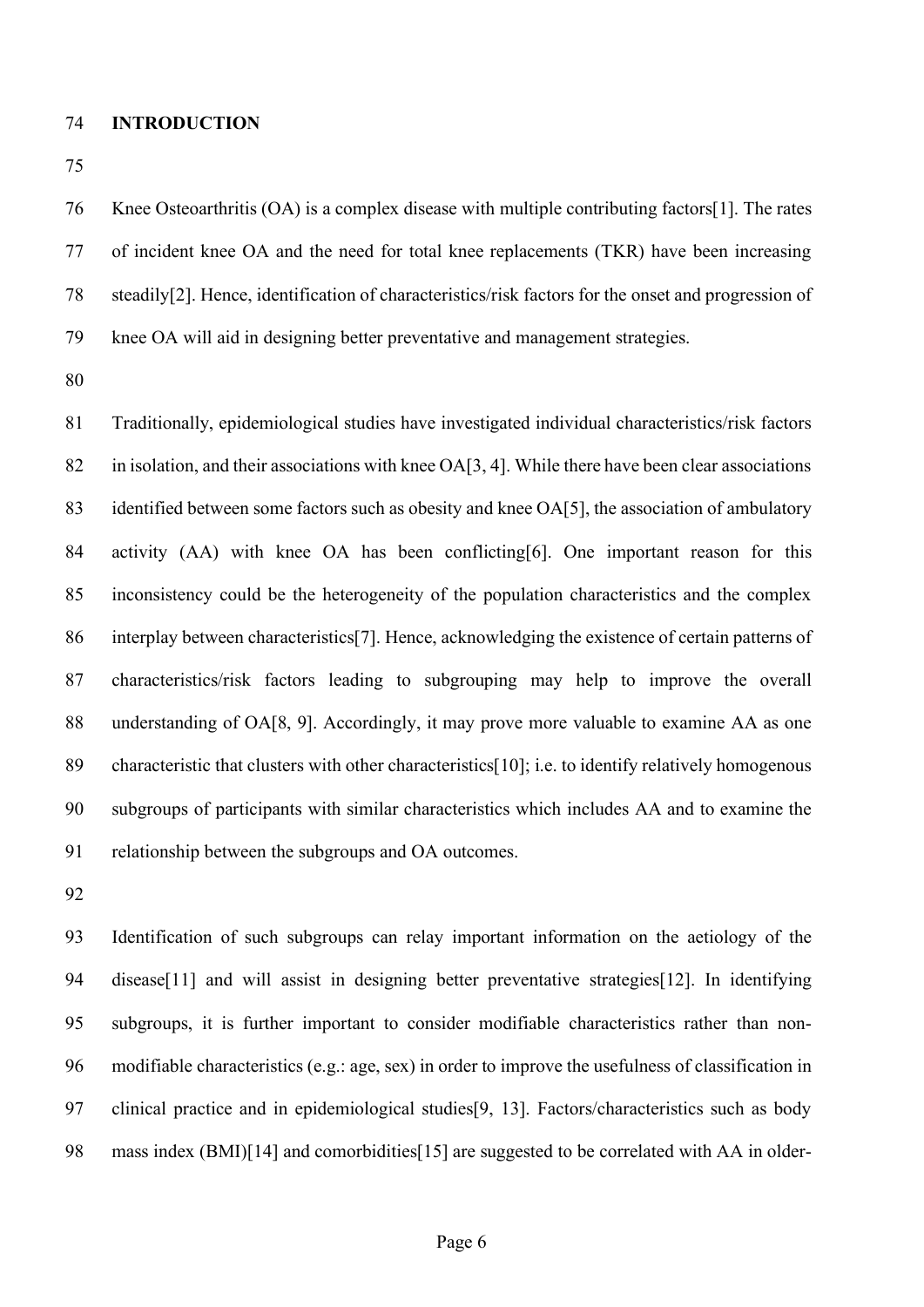adults. In addition to these factors/characteristics, pain in OA may also affect the AA levels in people as the AA levels may be adjusted in order to reduce the pain experienced[10, 16, 17]. Hence, these modifiable factors could be useful in identifying naturally occurring subgroups in populations.

 We therefore hypothesized that there are distinct subgroups of participants with similar characteristics, based on AA, knee pain, BMI and comorbidities which are associated with the onset and progression of knee OA. The objectives of this study, thus, were to identify subgroups of individuals using a multi-dimensional approach and to investigate the longitudinal association of these subgroups with tibial cartilage volume change, worsening bone-marrow lesions (BMLs) and TKR in a population of community-dwelling older-adults.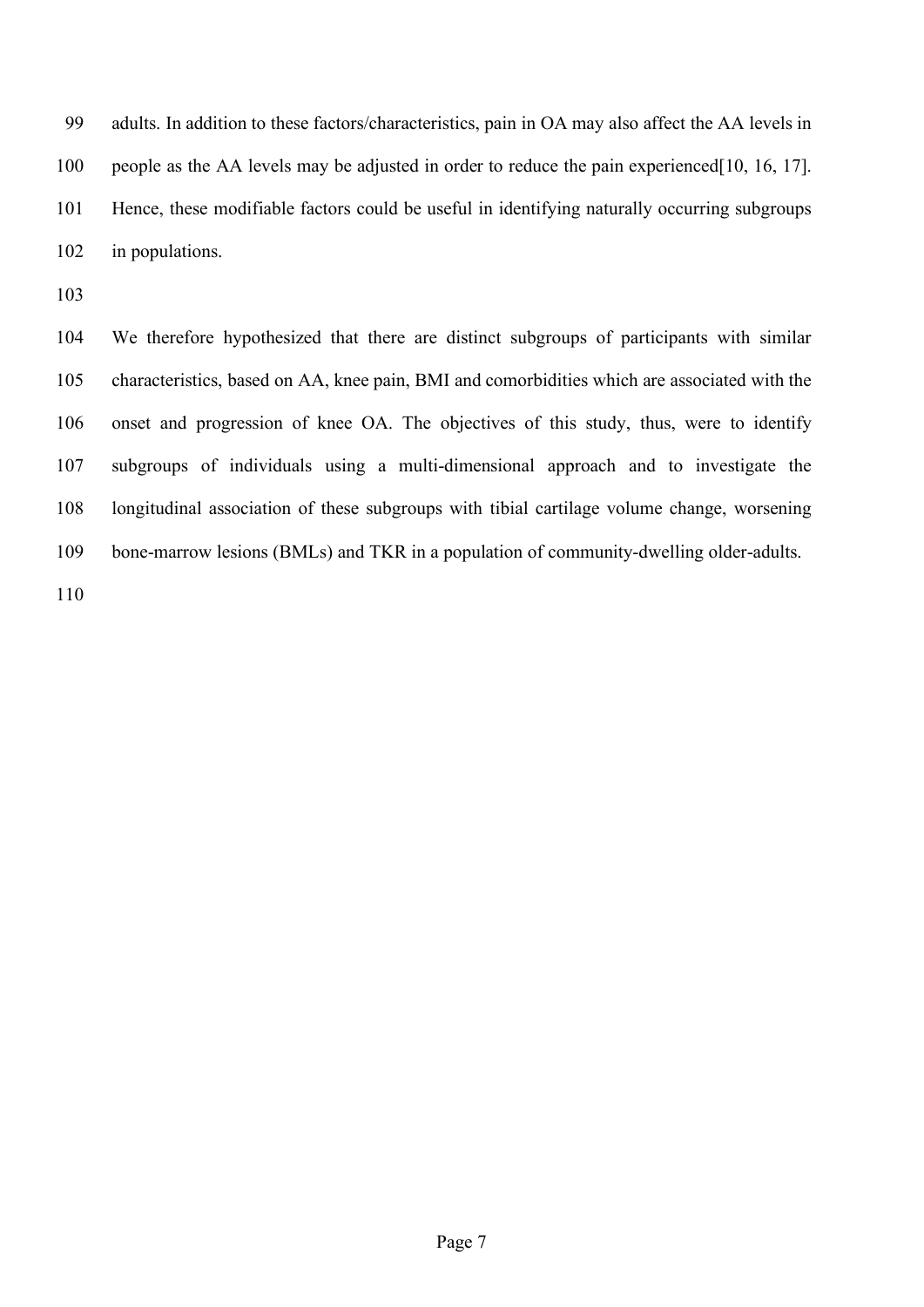#### **MATERIALS AND METHODS**

### **Study population**

 This study was based on Tasmanian Older Adult Cohort Study (TASOAC). TASOAC is a prospective population-based study aimed at examining the incidence and progression of OA. The participants between 50-80 years were randomly selected with an equal number of men and women from the community in Southern Tasmania (population 229,000) using the electoral roll. Electoral rolls represent the most complete population information available in Australia because voting is compulsory in federal and state elections. The sample was stratified by sex to provide equal numbers of men and women, and equal distribution was drawn from urban and rural areas. As TASOAC was designed to examine community-dwelling older adults, institutionalised older adults were excluded. Participants were also excluded if they had contraindications to Magnetic Resonance Imaging **(**MRI). Data collection was undertaken at baseline (n=1099) between March 2002 and September 2004 and at 10 years. Of the initially eligible participants contacted (1,904), 1,099 were enrolled in the study (57% response rate). The research was conducted in compliance with the Helsinki Declaration. Ethical approval was granted by the Southern Tasmanian Health and Medical Human Research Ethics Committee. Written informed consent was obtained from all participants.

# **Magnetic Resonance Imaging**

 A 1.5T MRI of the right knee was performed at baseline and 10 years, in the sagittal plane on a Picker apparatus (Ohio, USA) and a Siemens apparatus (Espree, Pennsylvania, USA). The image sequence is explained elsewhere[18]. Briefly: (1) T1-weighted fat saturation three–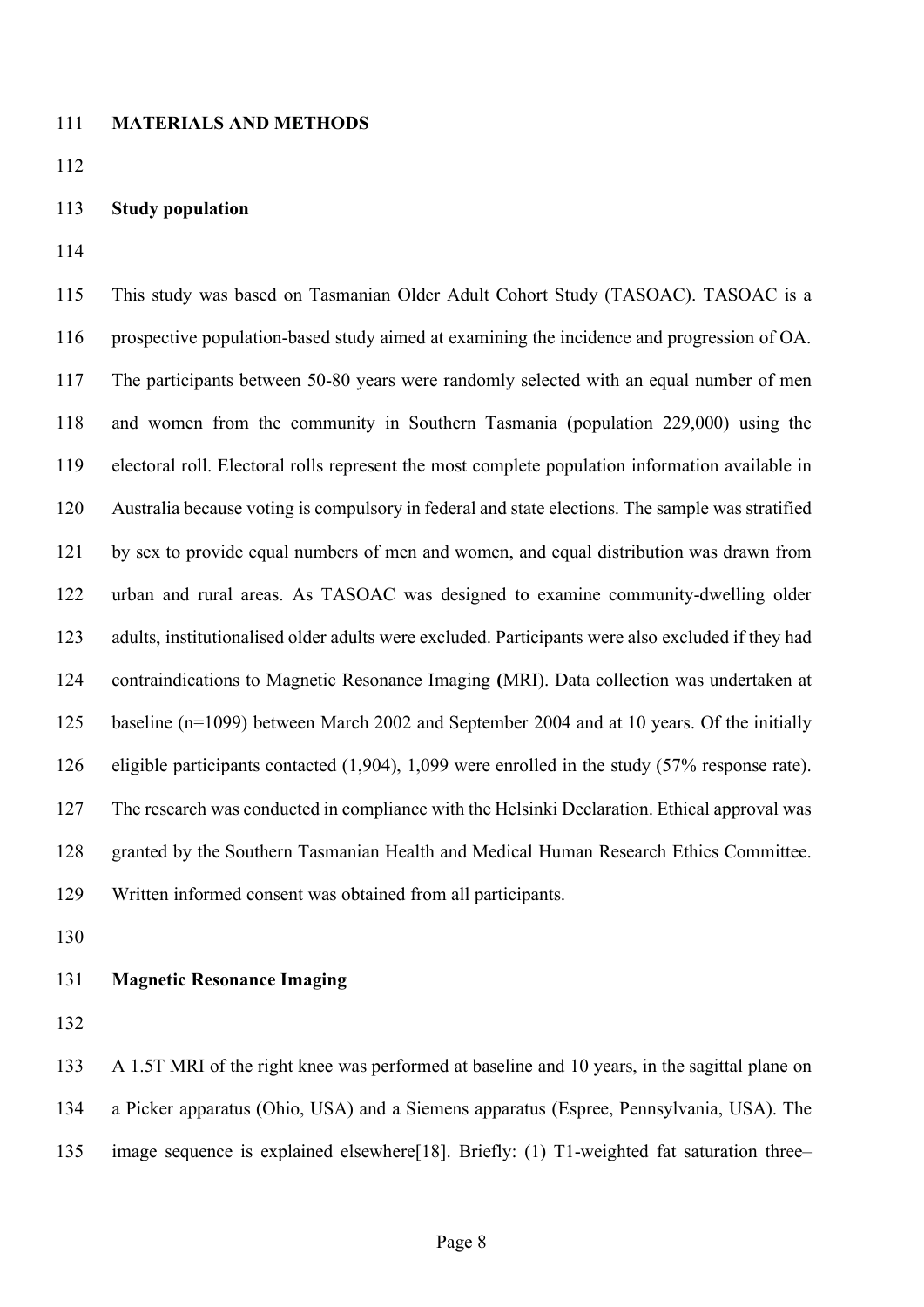dimensional gradient-recalled acquisition in the steady state, (2) T2-weighted fat saturation two-dimensional fast spin echo.

139 Cartilage volume  $\text{(mm}^3)$ 

 A trained reader assessed the cartilage volume on T1-weighted MRIs using OsiriX software (University of Geneva, Geneva, Switzerland)[19]. The coefficient of variation for intra- observer repeatability ranged from 2.1–2.2%[19]. Medial tibial and lateral tibial cartilage volumes were measured. Total tibial cartilage volume was calculated as medial + lateral tibial cartilage volumes.

 Cartilage volume measurements were conducted with the baseline and 10-year MRIs paired, with the chronological order known for participants who had MRIs at both baseline and 10- year follow-up (n=481) (Figure 1).

151 Bone-Marrow Lesions  $\text{(mm)}^2$ 

 Subchondral BMLs were assessed on T2-weighted MRIs using OsiriX software at medial and lateral sites of tibia and femur. BMLs were defined as areas of increased signal intensity on T2-weighted images, located immediately under the articular cartilage. One trained observer read the BMLs with the images paired and the chronological order known, by measuring the maximum area of the lesion at each site at baseline (n=661) and 10-year follow-up (n=496) (Figure 1). Intra-observer reliability was excellent (0.98 (95% CI; 0.96, 0.99)).

# **Primary total knee replacement**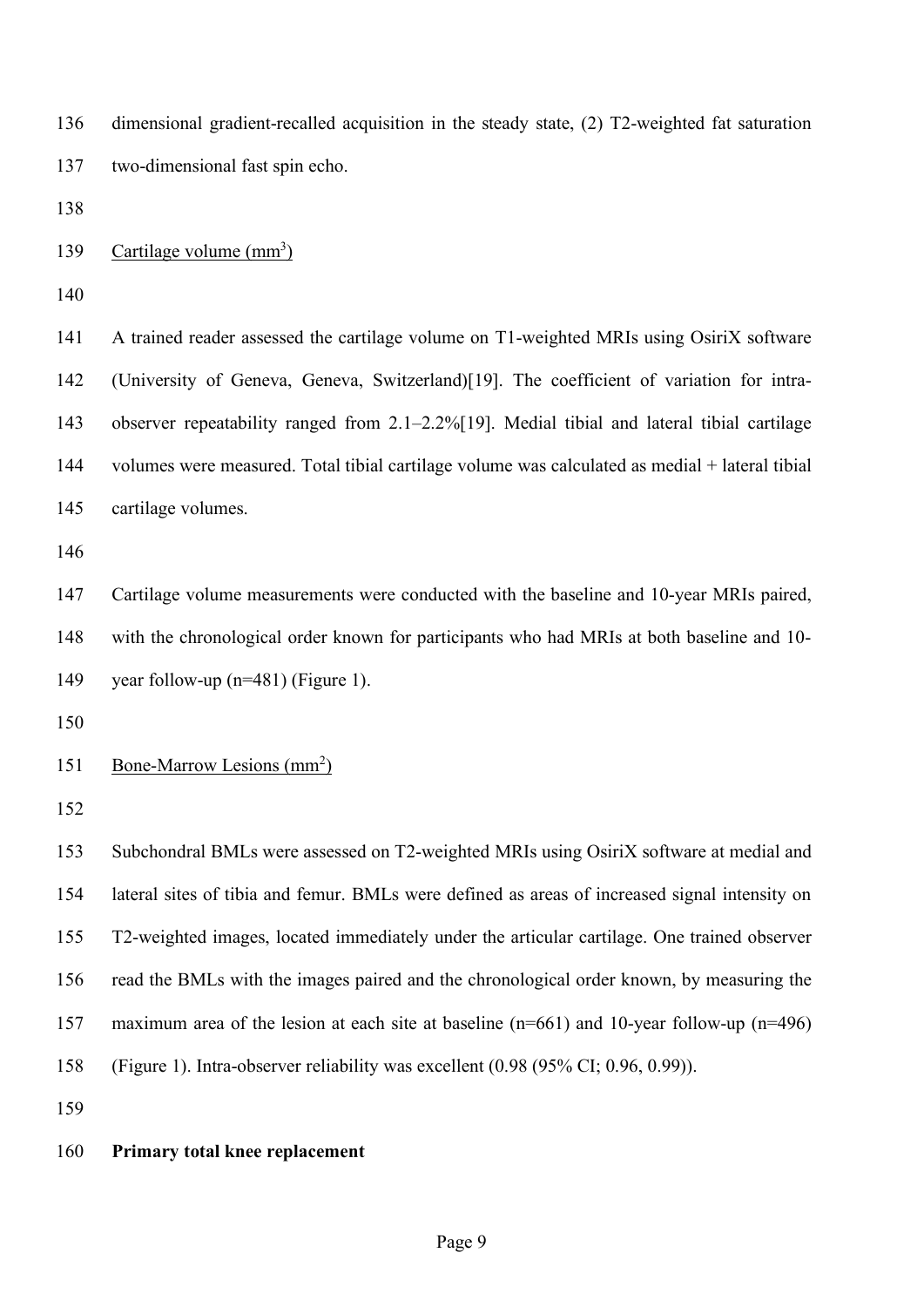Incident primary (first-time) TKR was determined by data linkage to the Australian Orthopaedic Association National Joint Replacement Registry (AOANJRR), between 1 March 2002 and 21 September 2016. AOANJRR collects data from both public and private hospitals[20] in Tasmania. Matched data obtained from AOANJRR included the date and side of TKR, primary or revision TKR and the reason for TKR (e.g.: OA)[7]. In this cohort, there were 3 uni-compartmental knee replacements (Figure 1).

## **Ambulatory activity**

 AA was determined as steps/day using pedometers (Omron HJ–003 & HJ-102, Omron Healthcare, Kyoto, Japan), at baseline. The participants were informed on pedometer use, keeping a log/diary of step-count and the time during which those were worn. They were required to wear the pedometers for seven consecutive days as they conducted day-to-day activities except during water activities and sleeping. This was repeated after six months in order to account for habitual changes in different seasons. Therefore, 2 sets of logs were available per participant. Readings were screened and excluded if there was any evidence of artificial pedometer readings. Then, pedometer wear-time was determined for each day utilizing the pedometer logs. A 'valid pedometer wear-day' was considered as a day on which the pedometer was worn for at least 8 hours. Then, the steps/day count was calculated as the mean of the two pedometer logs, with a minimum of five valid wear days[3].

**Anthropometrics**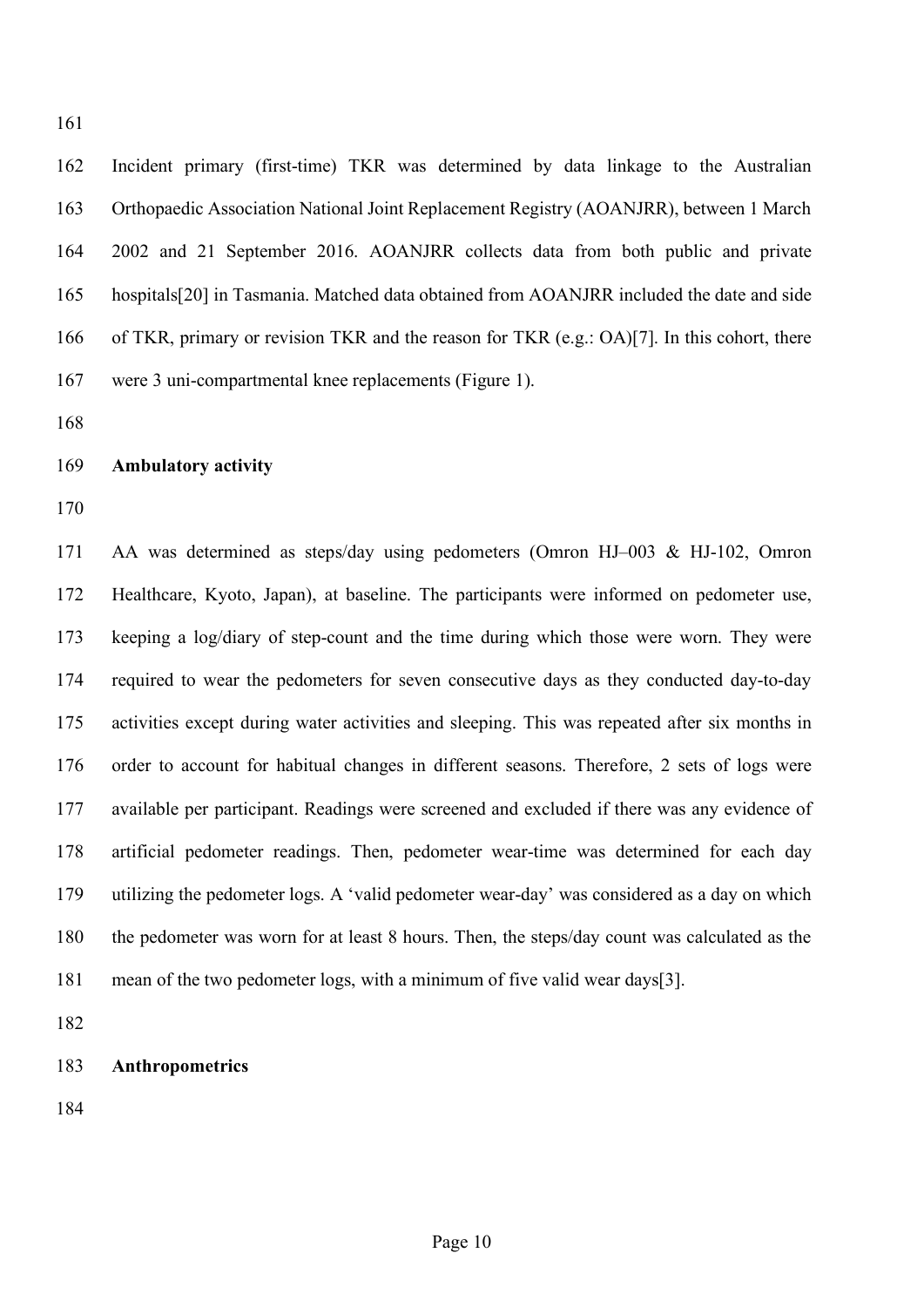Weight was measured to the nearest 0.1 kg using electronic scales (Heine, Dover, New Hampshire, USA). Height was measured to the nearest 0.1 cm using a Leicester stadiometer 187 (Invicta, Leicester, UK). BMI ( $kg/m<sup>2</sup>$ ) was calculated. **Knee pain** Knee pain was assessed using the Western Ontario and McMaster Universities Osteoarthritis Index (WOMAC)[21] which consists of five subscales, each scored on a 10-point scale ranging from 0 (no pain) to 9 (most severe pain). A total WOMAC pain score was calculated by summing the five subscales. **Comorbidities** Self-reported prevalence of common comorbidities including musculoskeletal (osteoporosis, rheumatoid arthritis), cardio-respiratory (heart attacks, hypertension, thrombosis, diabetes, asthma, bronchitis/emphysema), and other medical conditions (hyperthyroidism, hypothyroidism, other major medical conditions) were collected. **Other covariates** Information on age, smoking and alcohol consumption were collected at baseline. The participants' socio-economic status was determined by the Socio-Economic Indexes for Areas (SEIFA) defined by Australian Bureau of Statistics. History of knee injury was assessed at 2.5- year follow-up. Knee x-rays were performed at baseline for all participants and scored for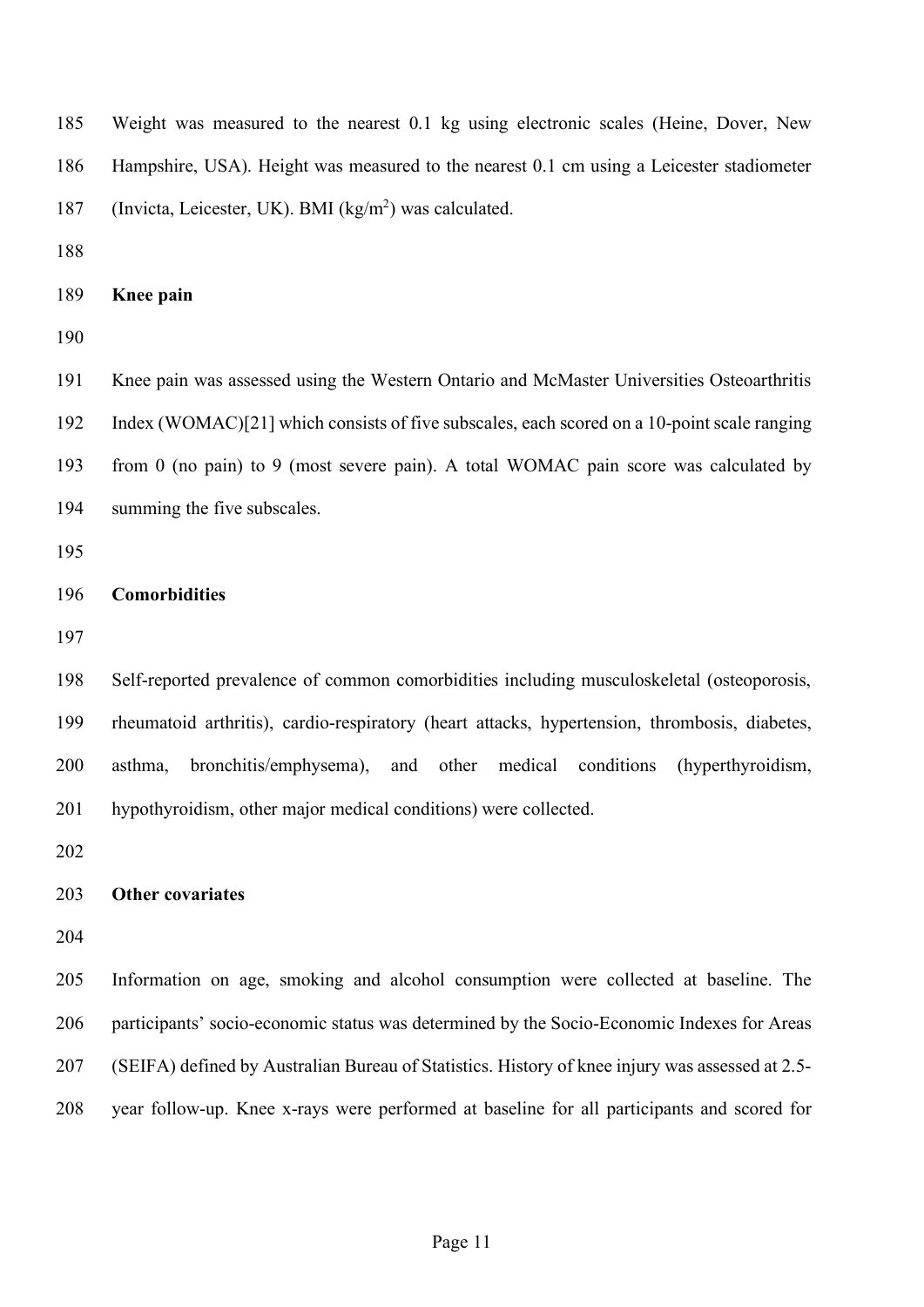osteophytes and joint space narrowing[22] and prevalence of radiographic OA (ROA) was defined.

# **Statistical analysis**

 Latent class analysis (LCA) was used to identify subgroups of participants with similar characteristics considering baseline AA, WOMAC pain, BMI and prevalence of comorbidities. Using the variables, LCA determines the least number of meaningful classes with minimized within-class and maximised between-class variation and calculates the likelihood of each participant being allocated to a class[23].

 In order to identify the optimum number of classes that meaningfully group participants with similar characteristics, several model fit statistics including log-likelihood (LL), Akaike information criterion (AIC) and Bayesian information criterion (BIC) were used in combination[24]. Then a model with higher LL and lower AIC, BIC was identified. Additionally, the overall model interpretability was considered in identifying the number of classes[25, 26]. Furthermore, predictions of the maximum posterior probability of class membership were used to evaluate an individual's probability of being in each class[25].

 Baseline characteristics of the population by subgroups were described as means and standard deviations or as percentages as appropriate.

 The association between the subgroups and the 10-year cartilage volume change was estimated using linear mixed-effects models. The model included fixed-effects terms for time (years), subgroup, and a subgroup by time interaction. The interaction term estimates the cartilage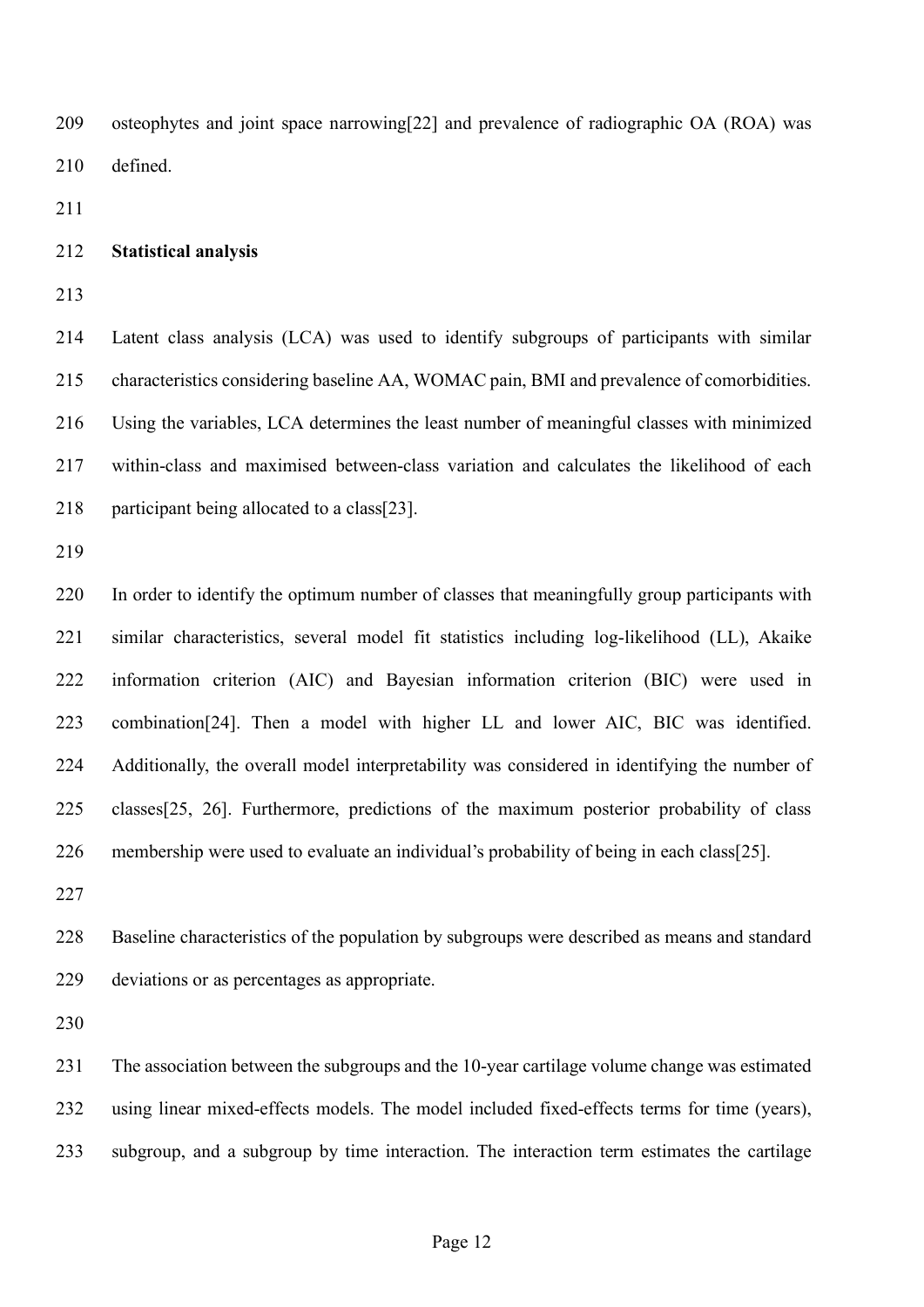volume change per year over the period for each subgroup compared to the reference group (subgroup 1). A random intercept was specified for each participant to account for baseline individual differences.

 Log-binomial regression was used to estimate the association between the subgroups and worsening BMLs which was defined as the incidence of a deleterious change in BML area representing a genuine change of BMLs. A deleterious change in BMLs was determined as an 241 increase of BML size larger than the least significant criterion  $(52mm^2)$ ; this considers the measurement error and the correlation between the BML measurements at both baseline and 10-year follow-up[18, 27].

 Log-binomial regression using a generalized estimating equation with log link and binomial family was used to estimate the relationship between the subgroups and risk of TKR. In order to account for the correlation between observations on the same individual (right and left legs), an exchangeable correlation structure was used adjusting for standard errors using the sandwich (robust) estimator of variance[28].

 All the models were adjusted for baseline age, sex and knee injury. Since knee ROA is an important indication for TKR[29], we additionally adjusted the TKR model for baseline ROA in order to assess if the relationships were independent of ROA. Other potential confounders were considered but were not included in the final models as they did not change the relative risk (RR) or beta-coefficients by at least 10%[30].

 Effect modification of cartilage volume change for subgroups was explored using 3-way interaction terms (and their respective lower order terms) with age, sex and knee injury. For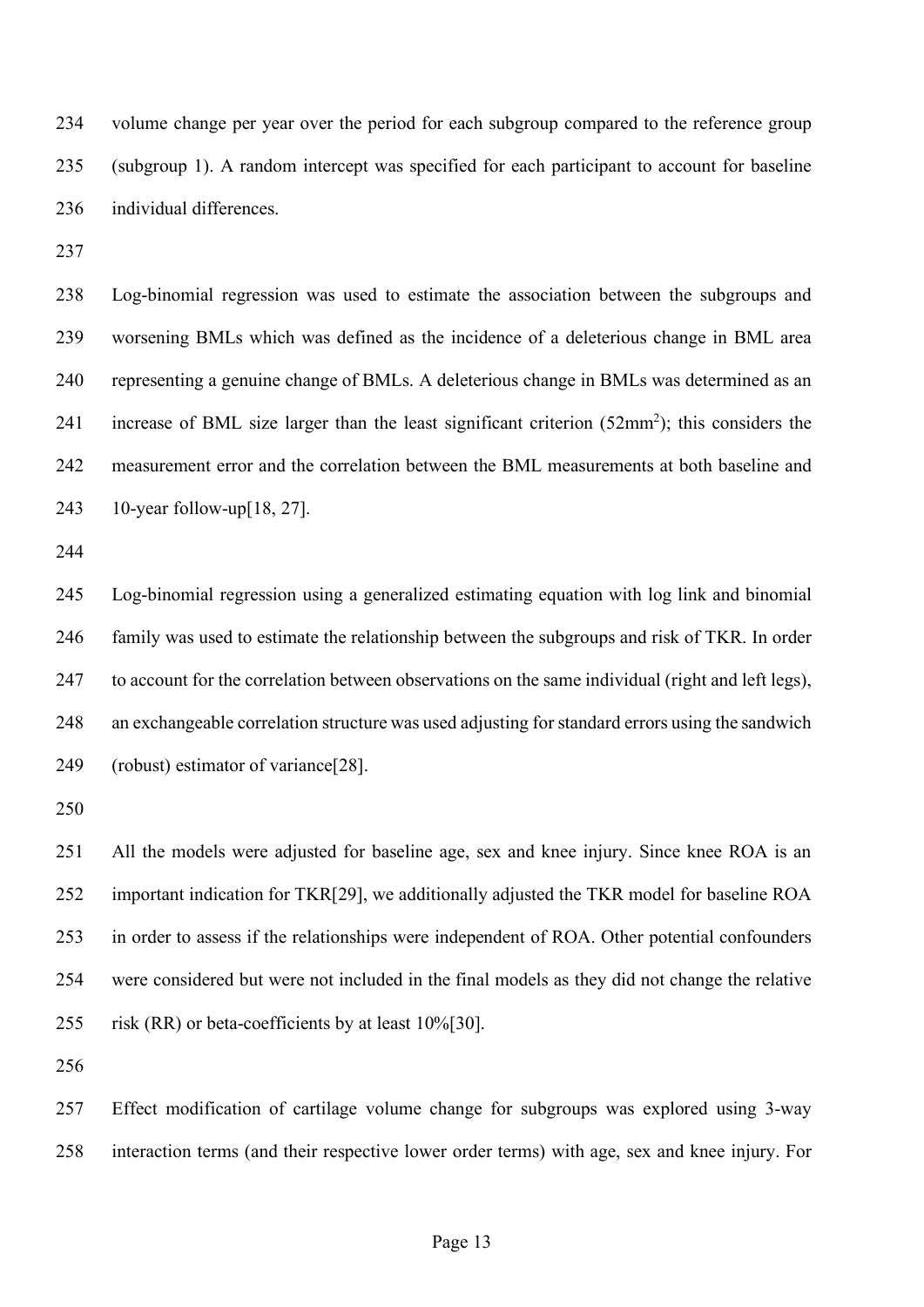worsening BMLs and the risk of TKR, effect modification was explored using two-way interactions for subgroups with age, sex, knee injury and ROA.

 To address any potential bias due to missing data, we conducted sensitivity analyses using inverse probability weighting, assuming that the data were missing at random (MAR)[31, 32]. This was done under two steps; first, the probability of a participant being present at the follow- up was estimated by fitting logistic regression models using baseline variables (age, sex, BMI, comorbidities, socio-economic status, AA, smoking and alcohol consumption), second, the models estimating the associations were weighted using the inverse of the estimated probabilities of being present at the follow-up.

 A p value less than 0.05 (two-tailed) was regarded as statistically significant. All statistical analyses were performed on Intercooled Stata V.15.1 for Mac (StataCorp LP, Texas, USA).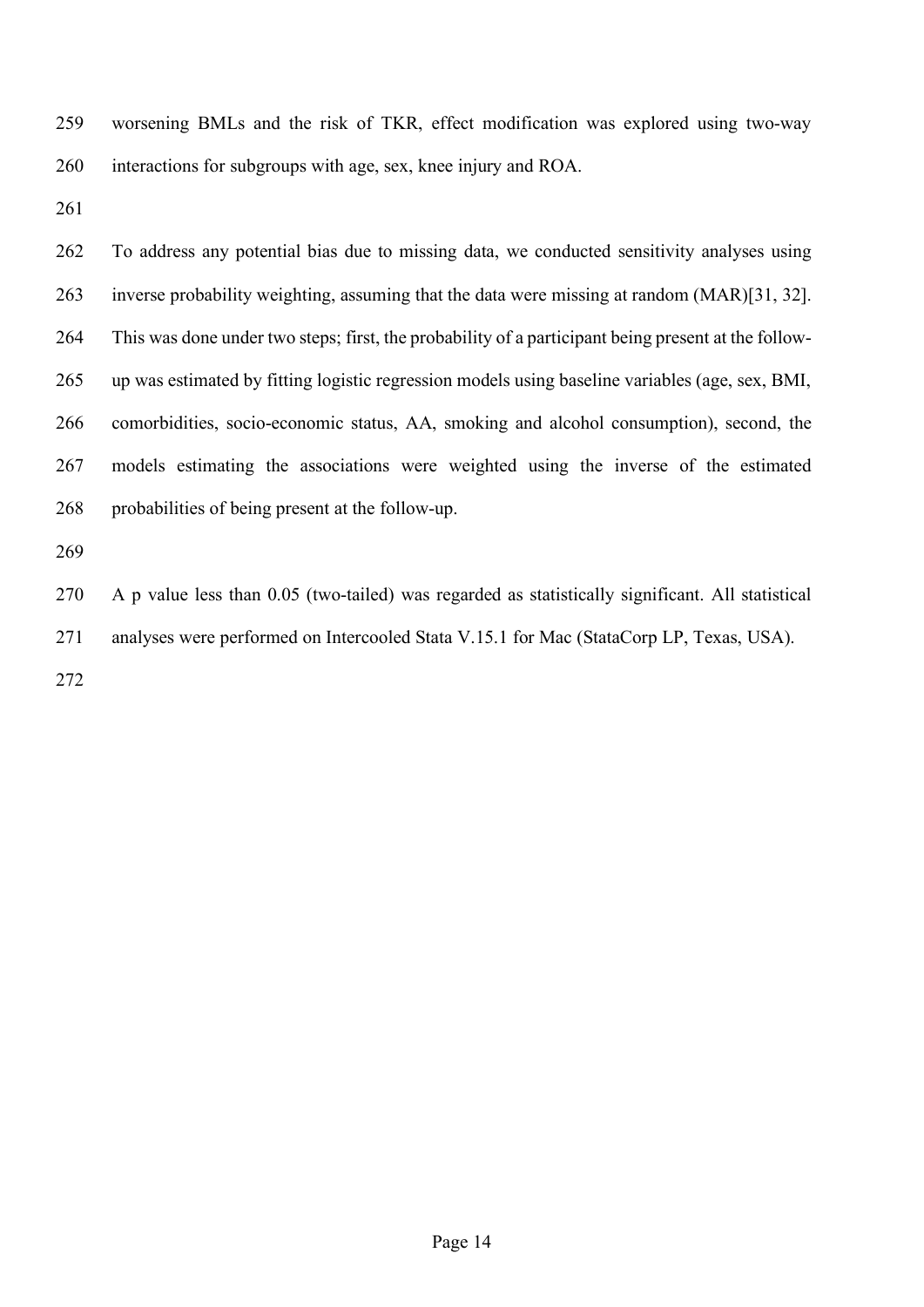**RESULTS**

275 The average follow-up period for cartilage volume change and BMLs was 10.7 years  $(\pm 0.7)$ , 276 while for TKR, it was 12.1 years  $(\pm 2.8)$ . 1049 participants were included in the LCA models. 

### **Subgroup identification**

 LCA model fit statistics were assessed for two to six classes. Although the LL was slightly higher for a two-class model, compared to a three-class model (-5578 vs. -5563), the AIC and BIC all favoured the three-class model with lower AIC and BIC, compared to two-class model (AIC, 11160 vs. 11183; BIC, 11245 vs. 11248). Between three-class and four-class models, a three-class model was favoured owing to higher LL (-5563 vs. -5560), lower AIC (11160 vs. 11161) and lower BIC (11245 vs. 11261). Comparing with five- and six-class models, a three- class model was favoured as the LL was higher and BIC was lower although AIC was slightly higher (Supplementary table 1). Furthermore, five- or six-class models did not suggest distinctive classes in comparison to the more parsimonious three-class model . Hence the three- class model was considered as the best fit. Once the class structure was determined, the participants were allocated to the classes based on the predictions of the maximum posterior 291 probability. The mean posterior probability for the three classes were 0.78 ( $\pm$ 0.19), 0.75 ( $\pm$ 0.15) 292 and  $0.70$  ( $\pm$ 0.11).

 Three classes/subgroups were identified: subgroup 1 (43%): Normal/overweight participants with higher AA levels, lower pain and lower prevalence of comorbidities; subgroup 2 (32%): Overweight participants with lower AA levels, mild pain and higher prevalence of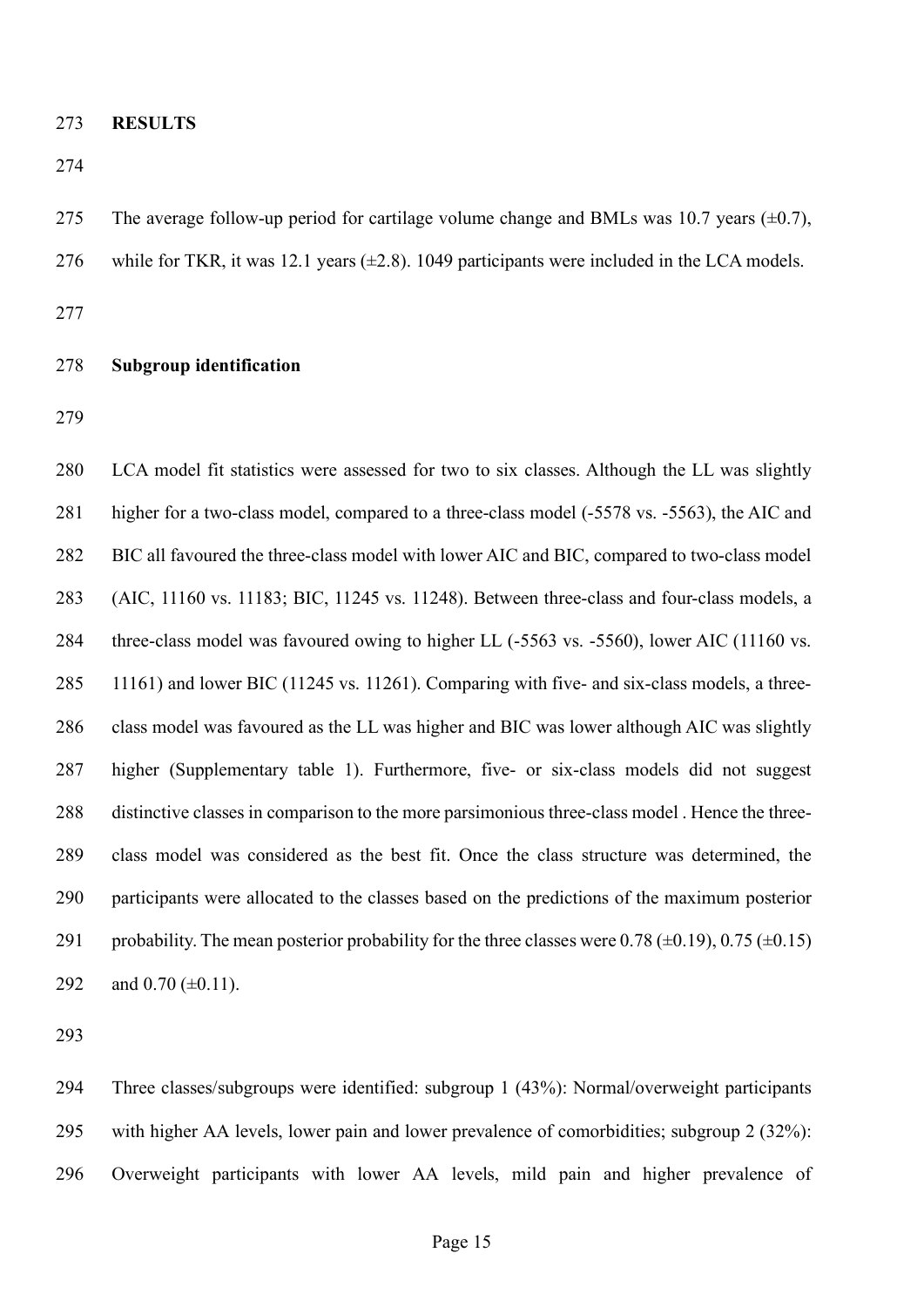| 297 | comorbidities; subgroup 3 (25%): Obese participants with lower AA levels, mild pain and                       |
|-----|---------------------------------------------------------------------------------------------------------------|
| 298 | higher prevalence of comorbidities.                                                                           |
| 299 |                                                                                                               |
| 300 | <b>Baseline characteristics</b>                                                                               |
| 301 |                                                                                                               |
| 302 | Compared to subgroup 1, participants in subgroup 2 and 3 were older, had lower AA levels,                     |
| 303 | higher BMI, higher WOMAC pain (although their pain was in the mild range), a higher                           |
| 304 | prevalence of comorbidities and a higher prevalence of knee ROA (Table 1).                                    |
| 305 |                                                                                                               |
| 306 | Participants with missing data were older and had lower AA levels. They were also more likely                 |
| 307 | to have higher WOMAC pain and higher prevalence of comorbidities (Supplementary table 2).                     |
| 308 |                                                                                                               |
| 309 | Association of subgroups and the change in tibial cartilage volume                                            |
| 310 |                                                                                                               |
| 311 | The mean cartilage volume loss of the population over 10 years was 465 ( $\pm$ 231) mm <sup>3</sup> (data not |
| 312 | shown). On average, cartilage volume for subgroup 1 decreased by 256.70 mm <sup>3</sup> (95% CI -             |
| 313 | 354.35, -159.05) over 10 years. Multivariable analyses showed that participants in subgroup 3                 |
| 314 | had greater cartilage volume loss over 10 years while subgroup 2 was not associated with                      |
| 315 | cartilage volume change, compared to subgroup 1 (Table 2).                                                    |
| 316 |                                                                                                               |
| 317 | <b>Association of subgroups and worsening BMLs</b>                                                            |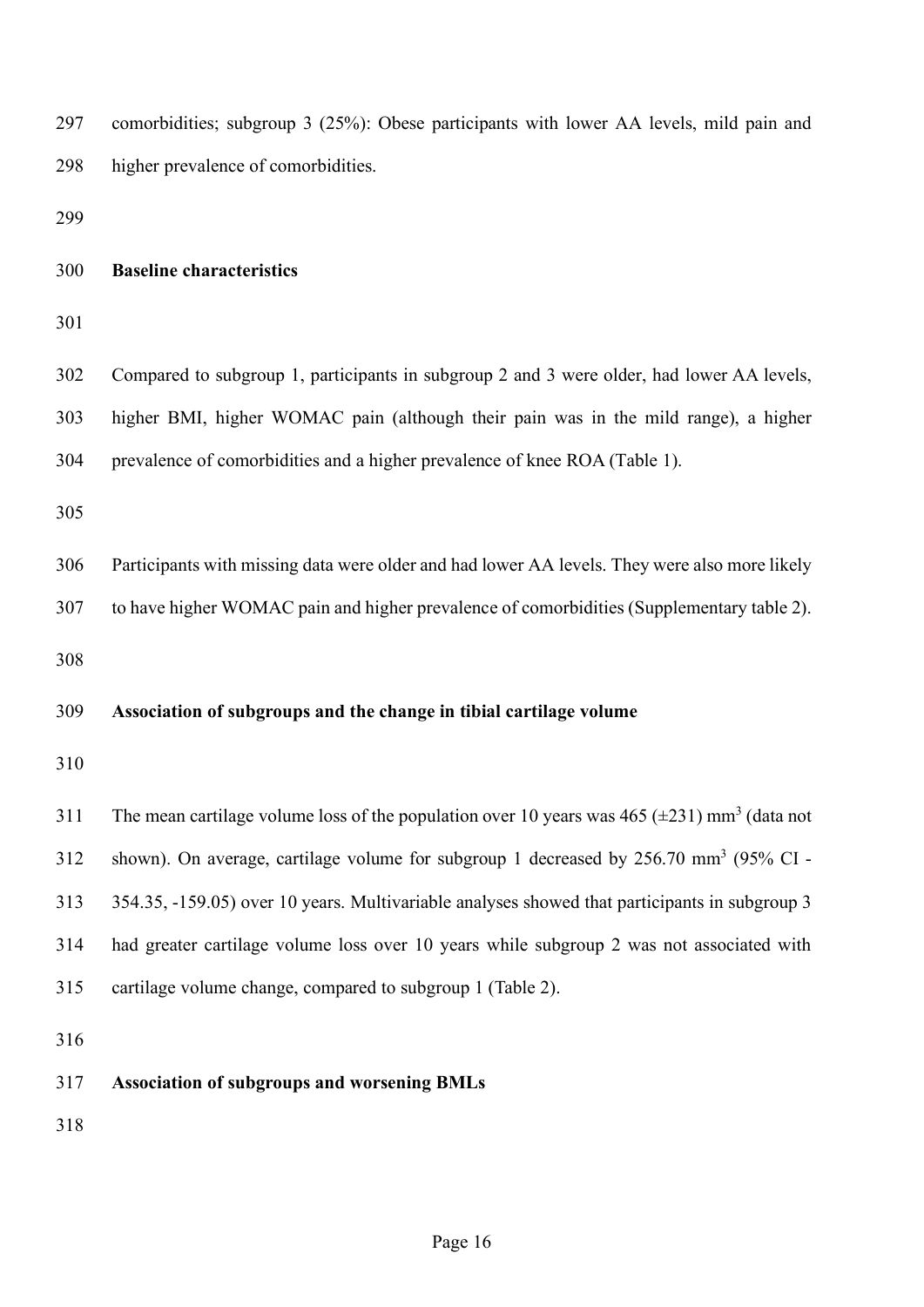There were 221/489 participants with worsening BMLs over 10 years. In multivariable analyses, being in subgroup 2 or 3 was not associated with worsening BMLs, compared to subgroup 1 (Table 3).

# **Association between subgroups with the risk of TKR**

 There were 79/899 participants with a TKR. Multivariable analyses showed that participants in subgroup 3 had a greater risk of TKR while subgroup 2 was not associated with a risk of TKR, compared to subgroup 1 (Table 4).

There was no evidence for interaction by age, sex, knee injury or ROA in any of the models.

The results of the sensitivity analyses that used inverse probability weighting were similar with

no changes to the inference when compared to the complete case analysis (Supplementary

tables 3–5).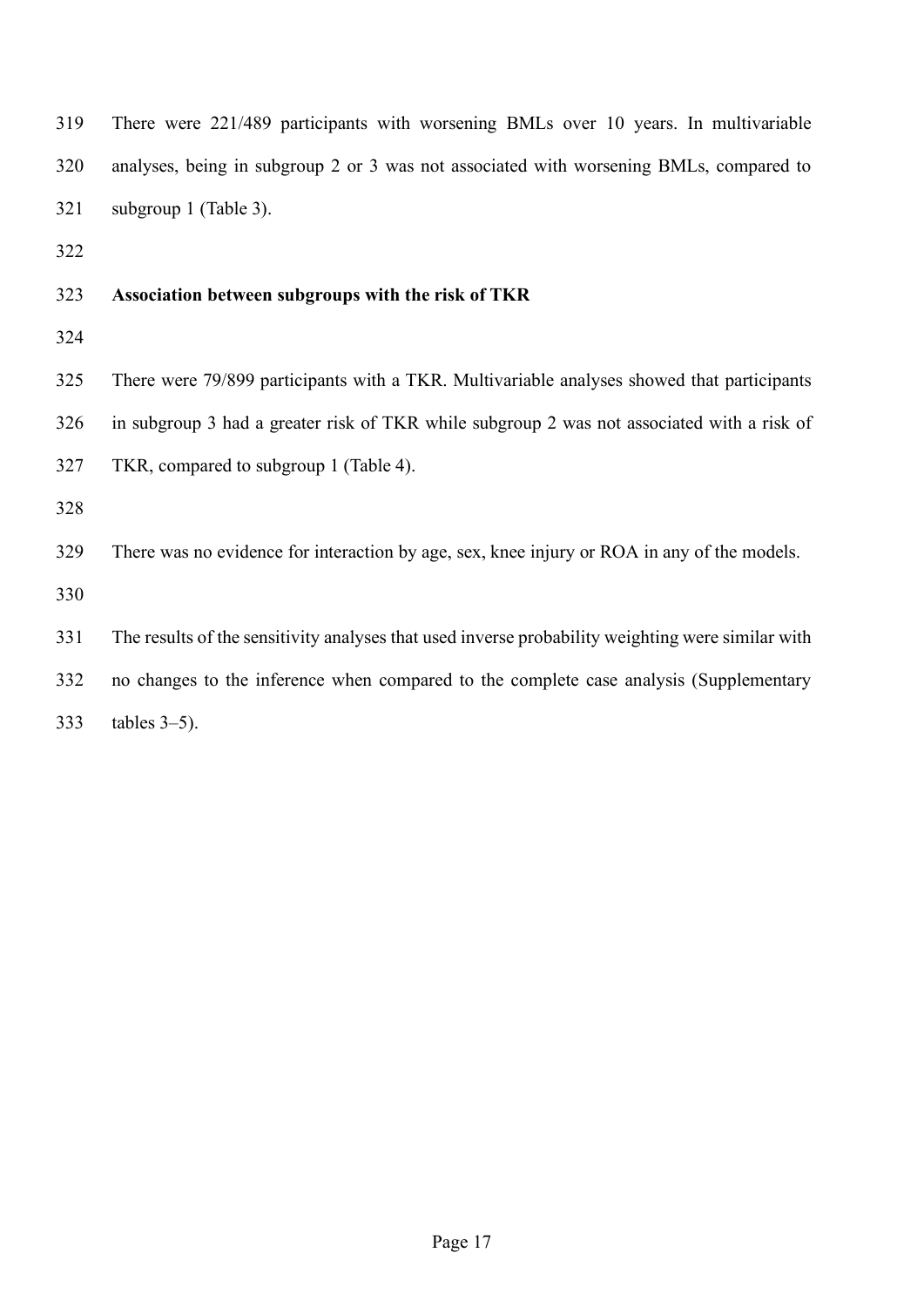This prospective cohort study identified subgroups of participants with similar characteristics in a population of community-dwelling older-adults and assessed the longitudinal association of these subgroups with cartilage volume change, worsening BMLs and TKR. Three subgroups were identified; subgroup 1: Normal/overweight participants with higher AA, lower pain, and lower prevalence of comorbidities; subgroup 2: Overweight participants with lower AA, mild pain and higher prevalence of comorbidities; subgroup 3: Obese participants with lower AA, mild pain and higher prevalence of comorbidities. We found that subgroup 3 participants lost more cartilage volume and were at a higher risk of TKR, while being in subgroup 2 was not associated with knee OA outcomes, compared to subgroup 1. These findings suggest the existence of subgroups of participants within a population and highlight the importance of identifying characteristic/risk factor patterns that may cluster together and using them to determine subgroups of people who may be at a higher risk of developing and progressing OA. 

 There has been increasing interest in the field of OA research to identify clinical phenotypes/subtypes of OA, based on clinical, imaging and laboratory biomarkers[12, 25, 33- 35]. Individual biomarkers are not adequate in defining disease onset or progression[13]; therefore, determining clinical subtypes of OA presents advantages in accurate treatment allocation and development of new treatment strategies. It is equally important to identify subgroups of participants that may carry a higher risk for the development and progression of OA which would also be helpful to define tailored strategies to prevent or slow the disease progression[36]. To the best of our knowledge, no other studies have evaluated the existence of subgroups with relatively homogenous characteristics related to AA. Taken together, these studies further substantiate the existence of homogenous subgroups within populations and the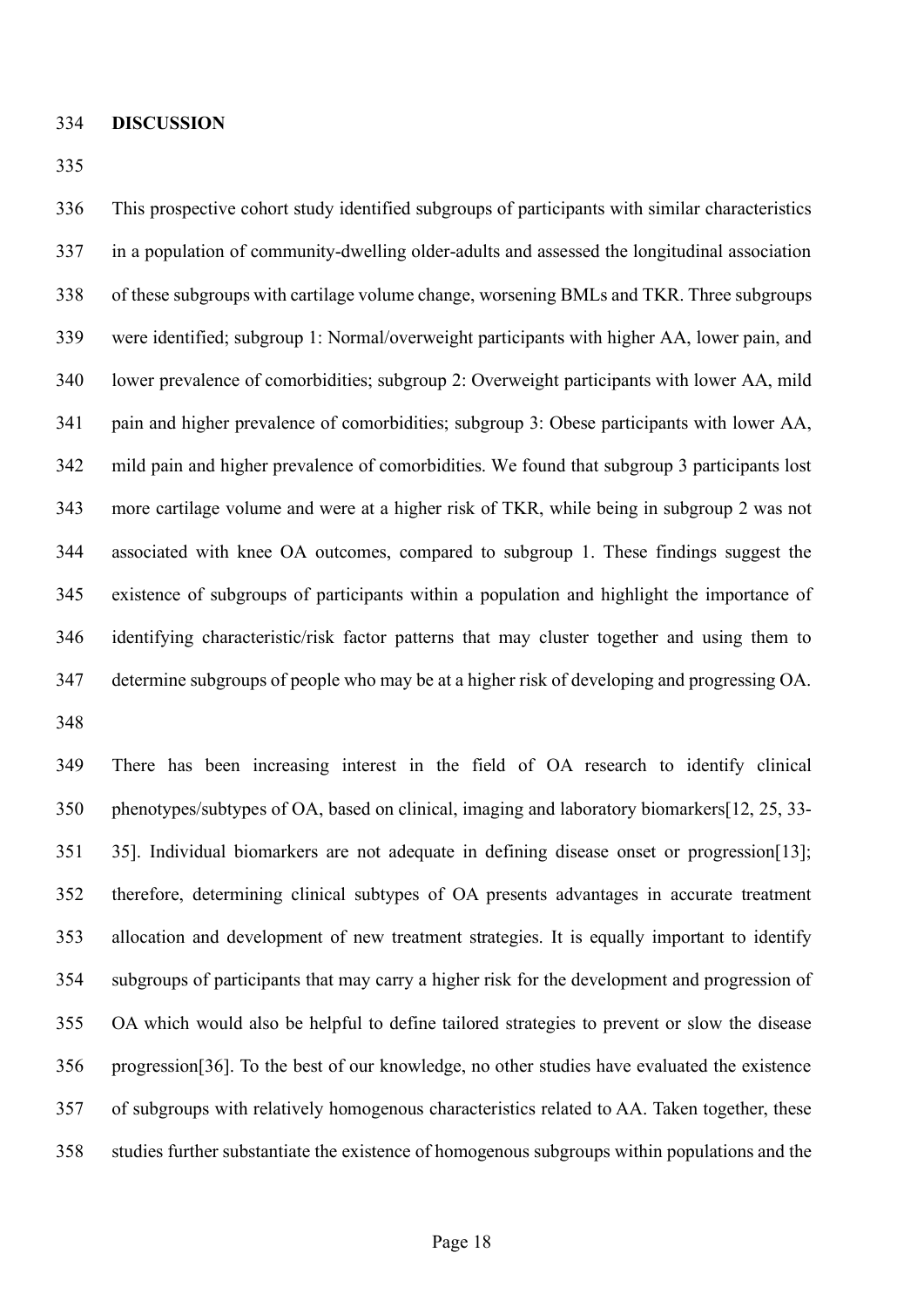utility of classifying subgroups within a cohort, to better identify participants at a higher risk of OA development and progression.

 Interestingly, AA has been shown to be beneficial for symptomatic knee OA and is widely used as a treatment in relieving symptoms[37]. Yet, the beneficial or harmful effects of AA on structural development and progression of OA remains uncertain[3]. Hence, studying the clustered effects of AA with other characteristics/risk factors may be important and provides a novel strategy to help unravel the AA and OA debate. The healthy subgroup (subgroup 1) observed in this study with normal BMI, *higher AA*, lower pain and lower prevalence of comorbidities, did not appear to have an increased risk of cartilage volume loss, worsening BMLs or incident TKR, compared to other subgroups (data not shown). Hence it may be argued that, amidst other characteristics/risk factors, AA may not be a factor that contributes substantially to the increased risk of structural progression in OA. However, due to the nature of this analysis, it is difficult to separate the independent effects of AA on the outcomes, hence further studies are needed to confirm this hypothesis.

 In this study, subgroup 3 participants lost more cartilage volume and were at an increased risk of TKR, compared to subgroup 1. Studies have shown that obesity is associated with increased cartilage volume loss[38] and increased risk of TKR[7], owing to the increased loading and low-grade inflammation[5]. Additionally, in previous studies conducted on this cohort, authors found that AA was not related to cartilage volume loss as a main effect[3], but was associated with a small increased risk of TKR[7]. Furthermore, higher prevalence of comorbidities and higher pain may co-occur with higher BMI and lower AA, suggesting that these factors may have complex interplay which leads to early expression of the underlying disease processes related to OA. Interestingly, subgroup 3 was not related with worsening BMLs. Previous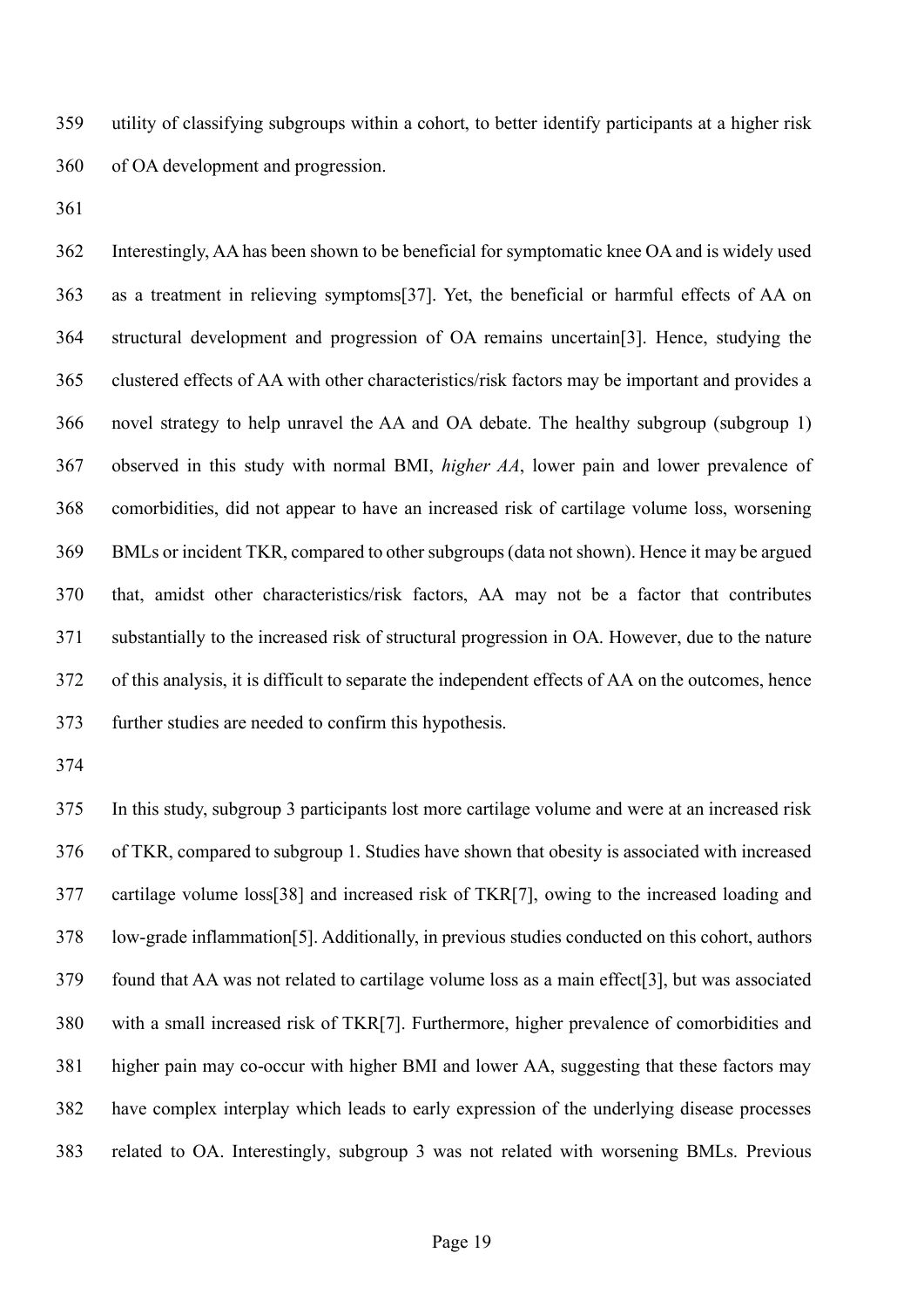reports have shown that BMI was not associated with worsening BMLs[18, 39, 40], while AA has been suggested to be related with an increased risk of worsening BMLs[3]. Therefore, it may be that worsening of BMLs is a result of several contributing factors. Subgroup 2 was not associated with any OA outcome. Indeed, the majority of the participants in this cohort were overweight older-adults. Although there were statistically significant differences in BMI between the subgroups 1 and 2, it was only a little higher in subgroup 2, compared to subgroup 1. Hence, the smaller increase in BMI combined with other characteristics/risk factors may not contribute to the risk of long-term OA outcomes for subgroup 2.

 It is further important to consider why these subgroups can be defined using these variables in this cohort. Both physiological and environmental factors may play a key role in determining these subgroups. Subgroup 1 represents participants with mostly normal/overweight BMI, higher AA, lower pain and comorbidities who were younger compared to the other subgroups; hence, signifies a younger, active and healthy group. Subgroup 2 was largely comprised of overweight participants with lower AA, mild pain and higher comorbidity levels and the participants were older compared to the other subgroups. The prevalence of higher comorbidity levels, mild pain and older age may partly explain their lower AA levels[10, 15, 41, 42]. In subgroup 3, participants were mainly obese with lower AA, mild pain and higher comorbidity levels, representing a group with mechanical overloading and metabolic syndrome[34]. In line with this, a recent systematic review suggested six clinical phenotypes out of which three included a higher BMI/obesity component, characterized by inflammatory mechanisms, metabolic syndrome and mechanical overloading[11]. Furthermore, a higher prevalence of 406 comorbidities in the subgroups  $2 \& 3$  may be suggestive of ongoing, widespread systemic inflammation[43]. Importantly, the findings of this study may be used in clinical settings to 408 guide treatment allocation for older-adults. Weight loss programs with increased AA/exercise,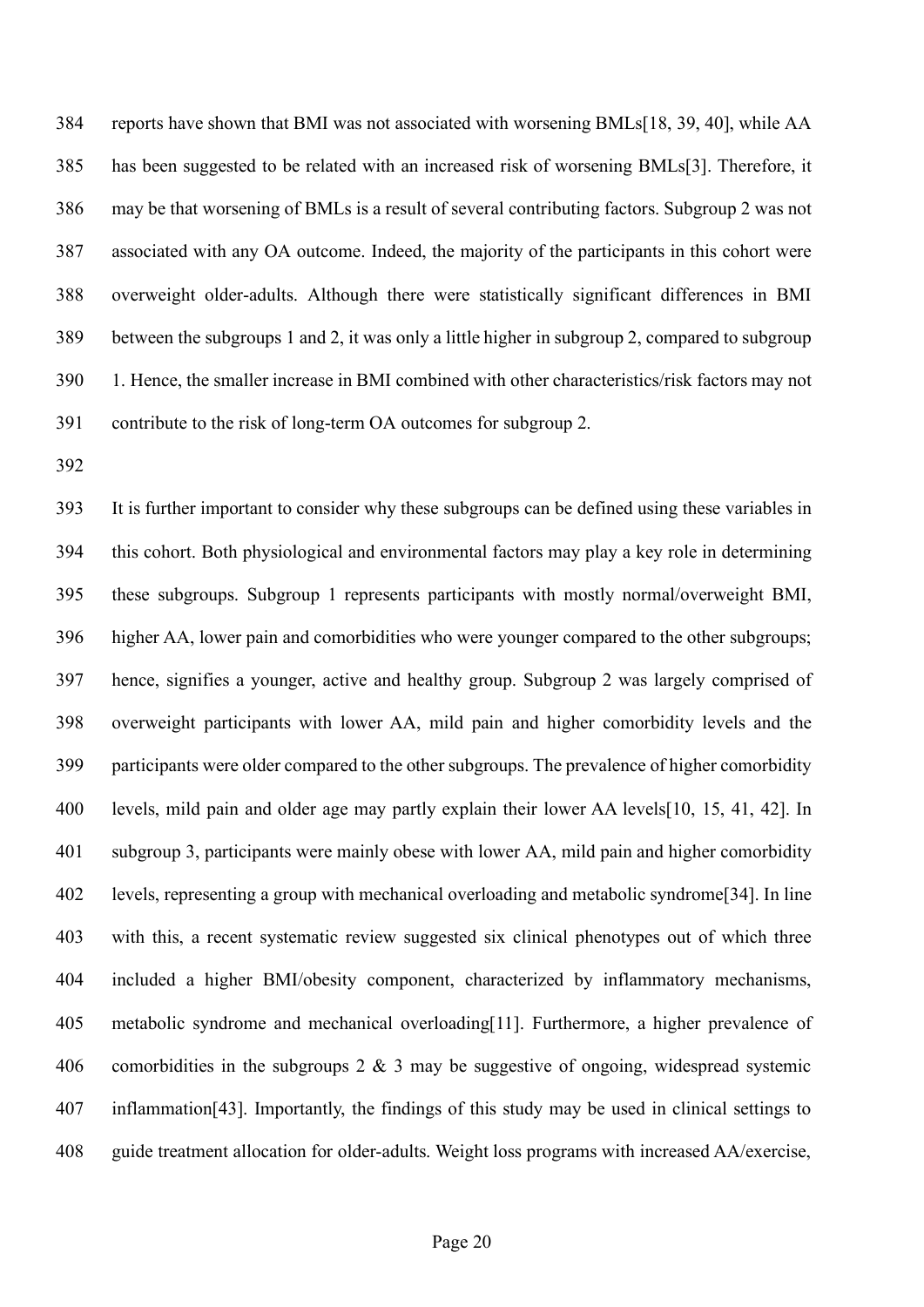prevention or management of comorbidities and pain may be recommended in clinical settings for people who demonstrate characteristics similar to subgroup 3. Those who express subgroup 2 characteristics may benefit from weight maintenance/loss with increased AA/exercise, prevention or management of comorbidities and pain.

 There are a few strengths to this study that includes the long-term follow-up, community-based cohort, large sample size, inclusion of objectively measured and validated exposure (AA, BMI and pain) and outcome (cartilage volume, BMLs, TKR) measures. This study used an LCA approach to define subgroups where methods such as LCA or cluster analysis are more reliable, less subjective and appropriate methods in defining naturally occurring subgroups in a population[13, 44]. However, there are a few limitations to this study. First, while LCA is a suggested method, it largely depends on the choice of variables. Yet, in this analysis, we have mostly used objective and standardized variables to define subgroups. Second, there can be differences in AA participation in different ethnic groups[45]. This cohort was largely comprised of Caucasians, therefore, these subgroups may not be directly applicable to other populations, which hinders the generalizability. Hence, further studies exploring the subgroups in other populations/ethnic groups are warranted. Third, in this study, subgrouping was only performed at baseline, and potential temporal changes of the characteristics and their implications were not assessed. Fourth, we have only considered activity during ambulation, and have not considered the intensity or nature of the activity, due to the lack of information. Fifth, there were missing data in the analyses, and the participants with missing data were older and had lower AA levels. However, in the sensitivity analyses, we observed that, although the effect sizes were slightly different, the inference was not changed when compared to the complete case analysis. This suggests that there was no bias introduced to the final results of the complete case analysis by the missing data.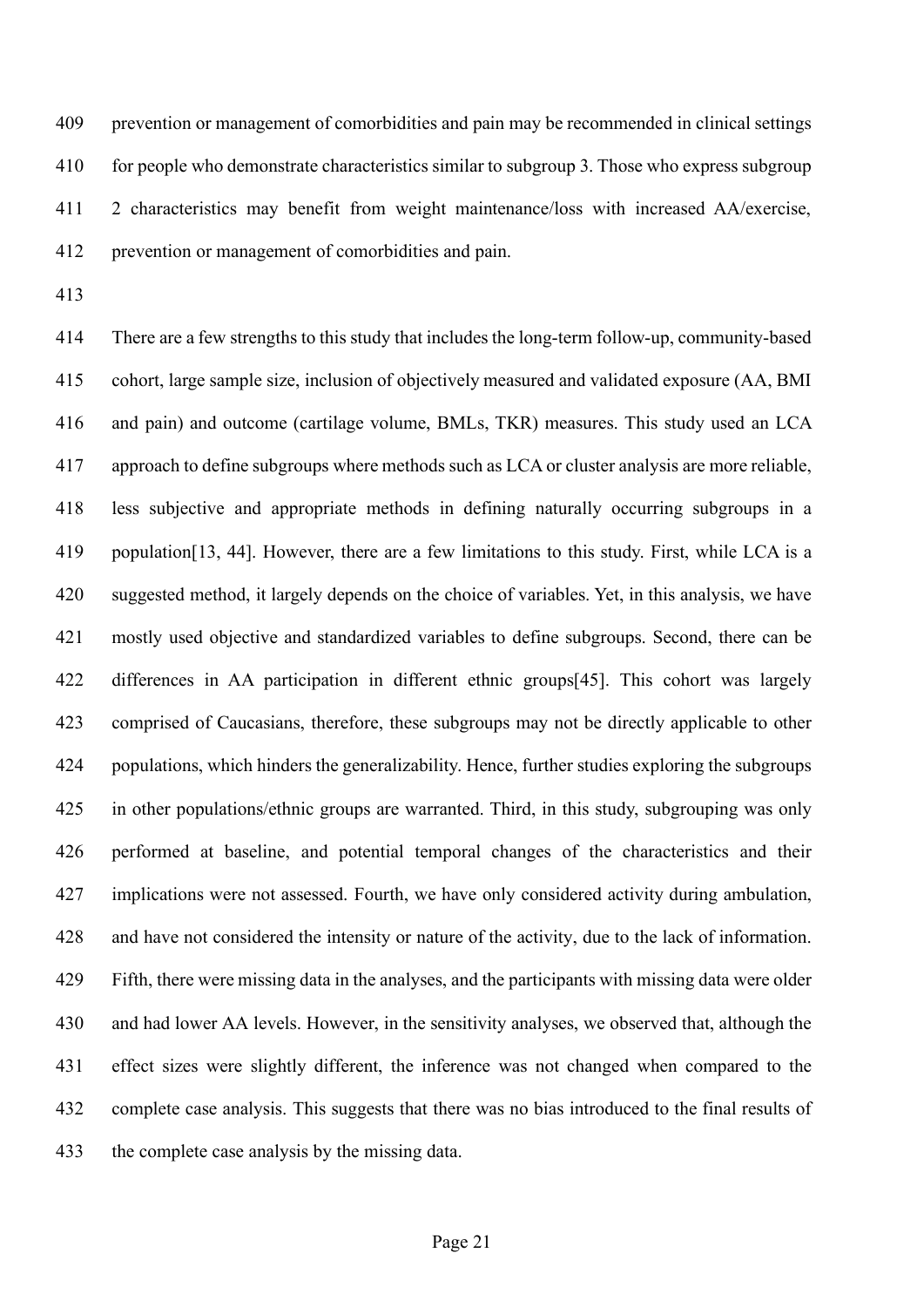In summary, the findings of this study suggest the existence of homogeneous subgroups of participants and support the utility of identifying patterns of characteristics/risk factors that may cluster together and using them to identify subgroups of people who may be at a higher risk of developing and/or progressing OA.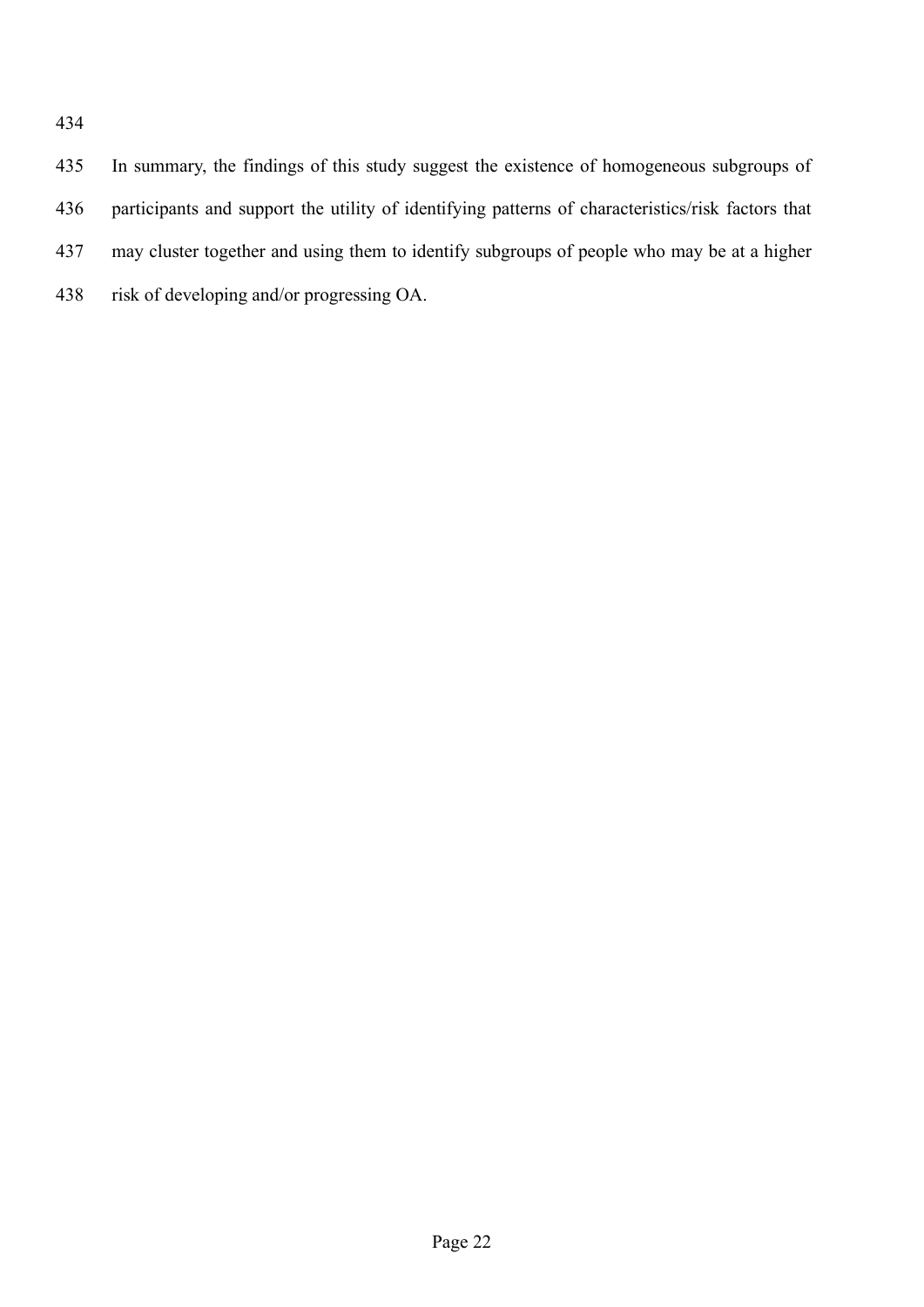#### **ACKNOWLEDGEMENTS**

We thank all the participants who made this study possible.

# **AUTHORS ROLES/CONTRIBUTORS**

 Ishanka P. Munugoda was responsible for data acquisition, management and cleaning, carried out analysis and interpretation of data, prepared the initial manuscript draft and completed manuscript revisions and the final draft. Feng Pan and Karen Wills participated in analysis and interpretation of the data, and critically revised the manuscript. Flavia Cicuttini designed and carried out the study planning, participated in analysis and interpretation of the data, and critically revised the manuscript. Siti M. Mattap, Stephen E. Graves and Michelle Lorimer helped in data collection, participated in interpretation of the data, and critically revised the manuscript. Graeme Jones designed and carried out the study planning, participated in analysis and interpretation of the data, and critically revised the manuscript. Michele L. Callisaya designed and carried out the study planning, participated in analysis and interpretation of the data and critically revised the manuscript. Dawn Aitken designed and carried out the study planning, helped in data management, participated in analysis and interpretation of the data, assisted with the initial manuscript draft, and critically revised the manuscript. All authors have approved the final manuscript.

### **ROLE OF THE FUNDING SOURCES**

 This work was supported by the National Health and Medical Research Council of Australia (NHMRC Grant ID- 302204); Tasmanian Community Fund (Grant ID- D0015018); Masonic Centenary Medical Research Foundation; Royal Hobart Hospital Research Foundation; and Arthritis Foundation of Australia (Grant ID – MRI06161). Funding bodies did not have any input at any stage of the conduct of this study, data analysis or writing of the manuscript.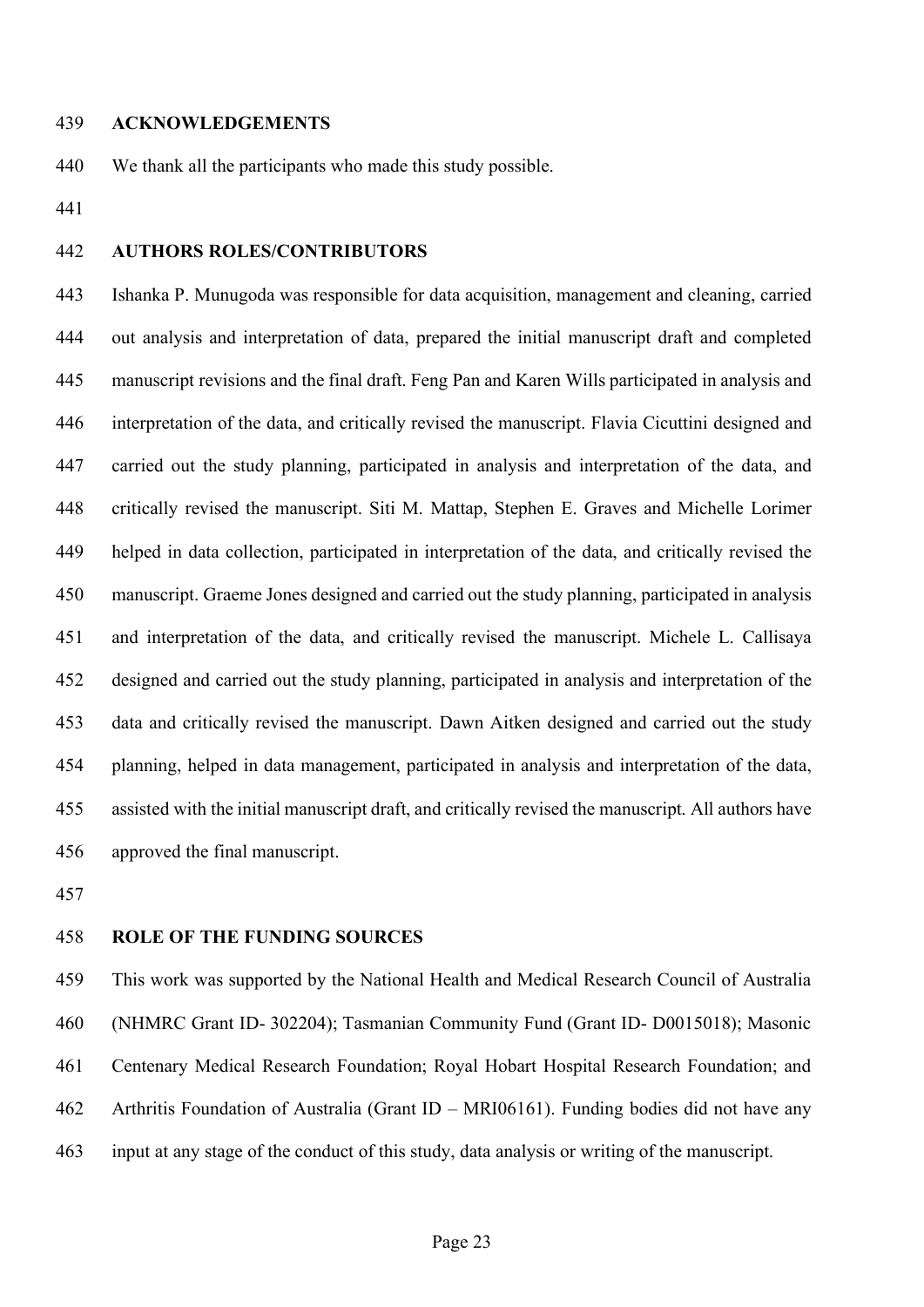# **CONFLICT OF INTERESTS**

 G. Jones has received consulting fees and payments for lectures from multiple pharmaceutical companies. However, no institution/company funded or had any input at any stage of the conduct of this study, data analysis or writing of the manuscript. Other authors declare no conflicts of interests.

# **PATIENT CONSENT**

Obtained.

# **ETHICS CONSIDERATIONS**

The research was conducted in compliance with the Helsinki Declaration. Ethical approval was

granted by the Southern Tasmanian Health and Medical Human Research Ethics Committee.

Written informed consent was obtained from all participants.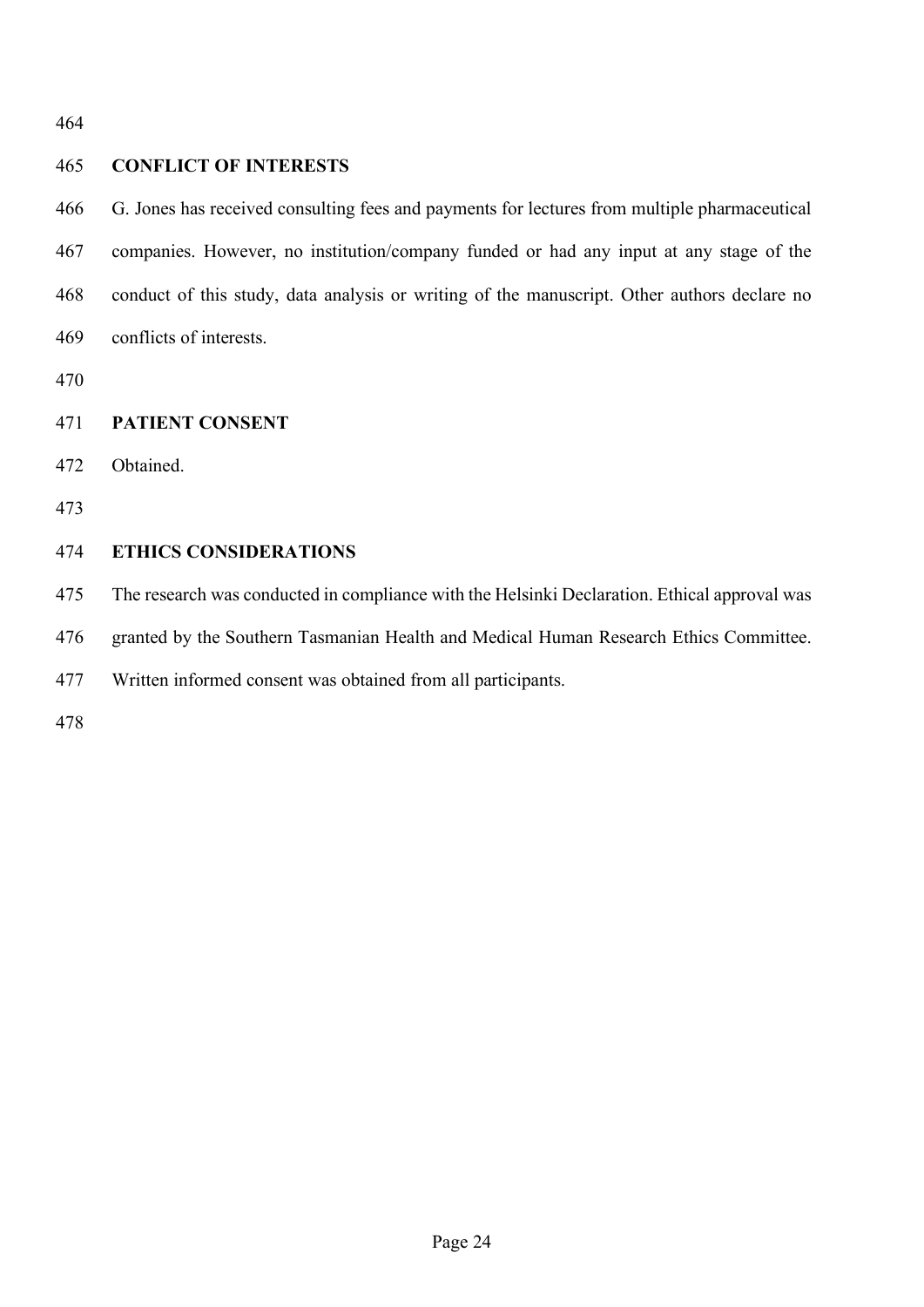#### **REFERENCES**

 1 Murphy SL, Lyden AK, Phillips K, Clauw DJ, Williams DA. Subgroups of older adults with osteoarthritis based upon differing comorbid symptom presentations and potential underlying pain mechanisms. Arthritis Res Ther 2011;13(4):R135.

 2 Cross M, Smith E, Hoy D, Nolte S, Ackerman I, Fransen M, et al. The global burden of hip and knee osteoarthritis: estimates from the global burden of disease 2010 study. Ann Rheum Dis 2014;73(7):1323-30.

 3 Dore DA, Winzenberg TM, Ding C, Otahal P, Pelletier JP, Martel-Pelletier J, et al. The association between objectively measured physical activity and knee structural change using MRI. Ann Rheum Dis 2013;72(7):1170-5.

 4 Wang Y, Simpson JA, Wluka AE, Teichtahl AJ, English DR, Giles GG, et al. Relationship between body adiposity measures and risk of primary knee and hip replacement for osteoarthritis: a prospective cohort study. Arthritis Res Ther 2009;11(2):R31.

 5 Aspden RM. Obesity punches above its weight in osteoarthritis. Nat Rev Rheumatol 2011;7(1):65-8.

 6 Timmins KA, Leech RD, Batt ME, Edwards KL. Running and Knee Osteoarthritis A Systematic Review and Meta-analysis. Am J Sports Med 2016;45(6):1447-57.

 7 Munugoda I, Wills K, Cicuttini F, Graves S, Lorimer M, Jones G, et al. The association between ambulatory activity, body composition and hip or knee joint replacement due to osteoarthritis: a prospective cohort study. Osteoarthritis Cartilage 2018;26(5):671-9.

 8 Brandt KD, Dieppe P, Radin EL. Etiopathogenesis of osteoarthritis. Rheum Dis Clin 501 North Am 2008;34(3):531-59.

 9 Felson DT. Identifying different osteoarthritis phenotypes through epidemiology. Osteoarthritis Cartilage 2010;18(5):601-4.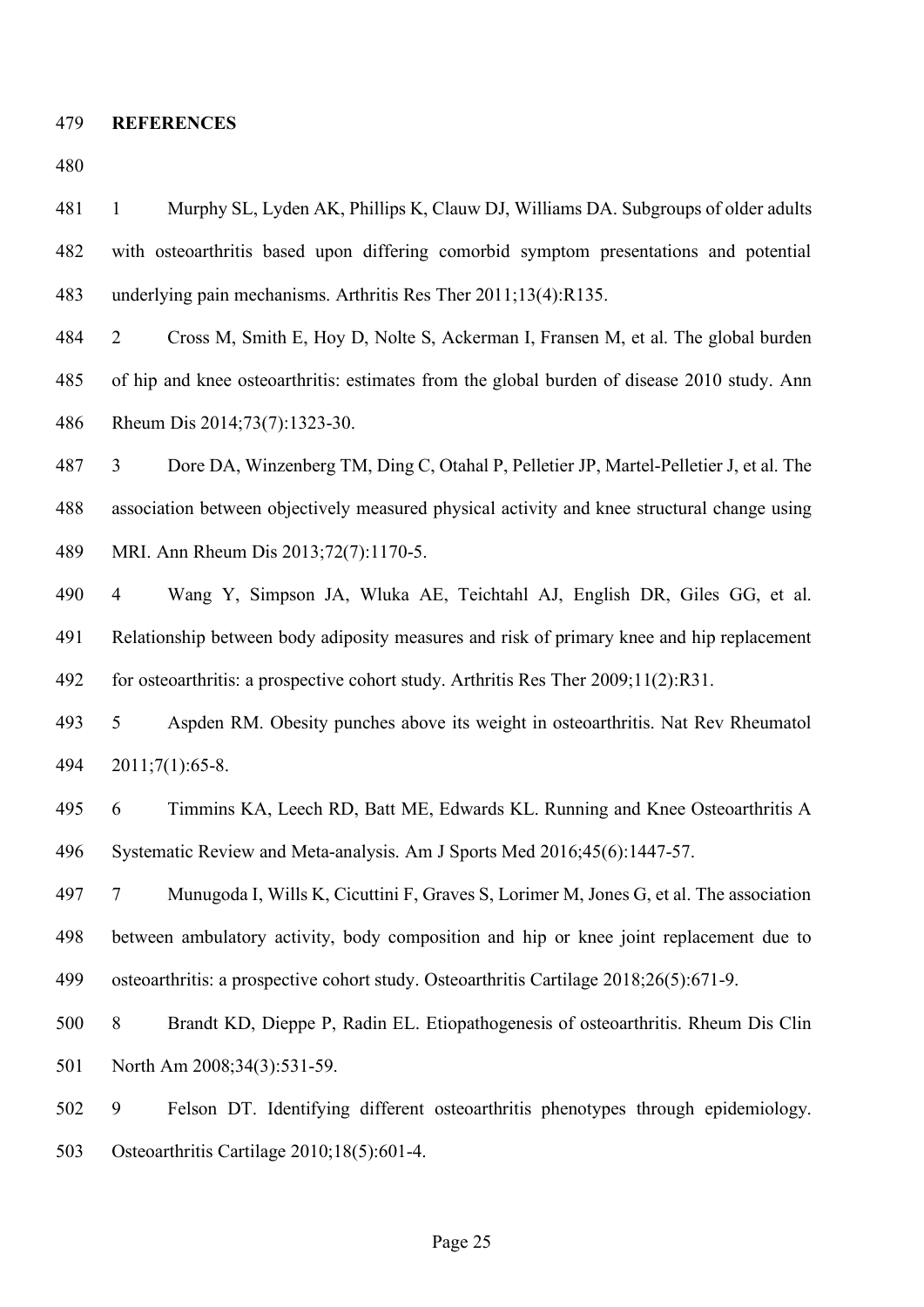10 Lo GH, McAlindon TE, Hawker GA, Driban JB, Price LL, Song J, et al. Symptom assessment in knee osteoarthritis needs to account for physical activity level. Arthritis Rheumatol 2015;67(11):2897-904.

 11 Dell'Isola A, Allan R, Smith S, Marreiros SS, Steultjens M. Identification of clinical phenotypes in knee osteoarthritis: a systematic review of the literature. BMC Musculoskelet Disord 2016;17(1):425.

 12 Deveza LA, Melo L, Yamato TP, Mills K, Ravi V, Hunter DJ. Knee osteoarthritis phenotypes and their relevance for outcomes: a systematic review. Osteoarthritis Cartilage 2017;25(12):1926-41.

 13 Deveza LA, Loeser RF. Is osteoarthritis one disease or a collection of many? Rheumatology (Oxford) 2017;57(suppl\_4):iv34-iv42.

 14 Hakola L, Hassinen M, Komulainen P, Lakka T, Savonen K, Rauramaa R. Correlates of low physical activity levels in aging men and women: the DR's EXTRA Study (ISRCTN45977199). J Aging Phys Act 2015;23(2):247-55.

 15 Koeneman MA, Verheijden MW, Chinapaw MJ, Hopman-Rock M. Determinants of physical activity and exercise in healthy older adults: a systematic review. Int J Behav Nutr Phys Act 2011;8:142.

 16 Hawker G, Stewart L, French M, Cibere J, Jordan J, March L, et al. Understanding the pain experience in hip and knee osteoarthritis–an OARSI/OMERACT initiative. Osteoarthritis Cartilage 2008;16(4):415-22.

 17 Davis AM, Perruccio AV, Canizares M, Hawker GA, Roos EM, Maillefert JF, et al. Comparative, validity and responsiveness of the HOOS-PS and KOOS-PS to the WOMAC physical function subscale in total joint replacement for osteoarthritis. Osteoarthritis Cartilage 2009;17(7):843-7.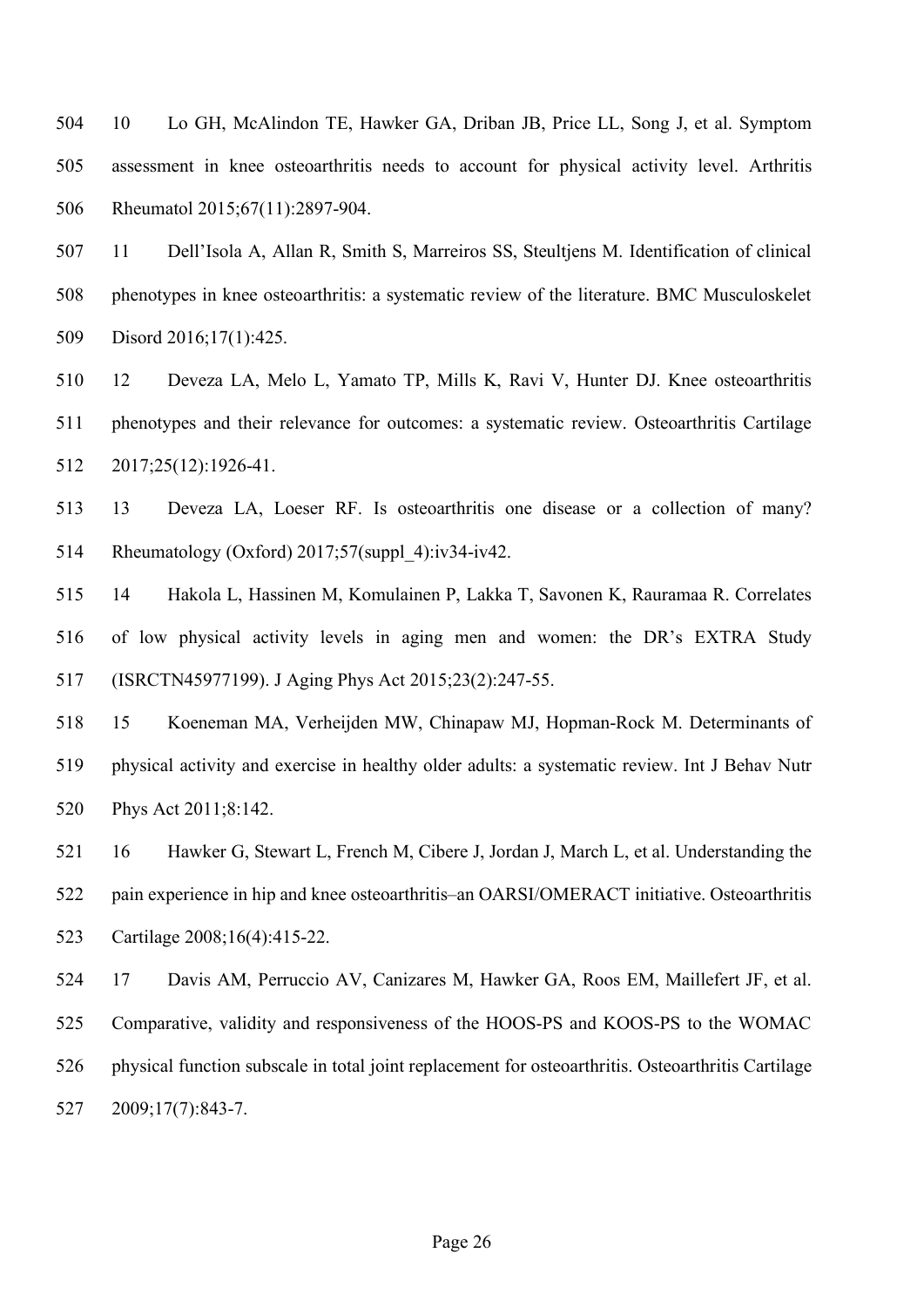- 18 Dore D, Quinn S, Ding C, Winzenberg T, Zhai G, Cicuttini F, et al. Natural history and clinical significance of MRI-detected bone marrow lesions at the knee: a prospective study in community dwelling older adults. Arthritis Res Ther 2010;12(6):R223.
- 19 Jones G, Glisson M, Hynes K, Cicuttini F. Sex and site differences in cartilage development. Arthritis Rheum 2000;43(11):2543-9.
- 20 Australian Orthopaedic Association National Joint Replacement Registry (AOANJRR). Hip, Knee & Shoulder Arthroplasty: 2018 Annual Report. Adelaide: AOA, 2018.
- [https://aoanjrr.sahmri.com/documents/10180/576950/Hip%2C%20Knee%20%26%20Should](https://aoanjrr.sahmri.com/documents/10180/576950/Hip%2C%20Knee%20%26%20Shoulder%20Arthroplasty) [er%20Arthroplasty](https://aoanjrr.sahmri.com/documents/10180/576950/Hip%2C%20Knee%20%26%20Shoulder%20Arthroplasty) (Accessed Sep 2019).
- 21 Bellamy N, Buchanan WW, Goldsmith CH, Campbell J, Stitt LW. Validation study of WOMAC: a health status instrument for measuring clinically important patient relevant outcomes to antirheumatic drug therapy in patients with osteoarthritis of the hip or knee. J Rheumatol 1988;15(12):1833-40.
- 22 Saunders J, Ding C, Cicuttini F, Jones G. Radiographic osteoarthritis and pain are independent predictors of knee cartilage loss: a prospective study. Intern Med J 2012;42(3):274-80.
- 23 Berlin KS, Williams NA, Parra GR. An introduction to latent variable mixture modeling (part 1): Overview and cross-sectional latent class and latent profile analyses. J Pediatr Psychol 2014;39(2):174-87.
- 24 Nylund KL, Asparouhov T, Muthén BO. Deciding on the number of classes in latent class analysis and growth mixture modeling: A Monte Carlo simulation study. Struct Equ Modeling 2007;14(4):535-69.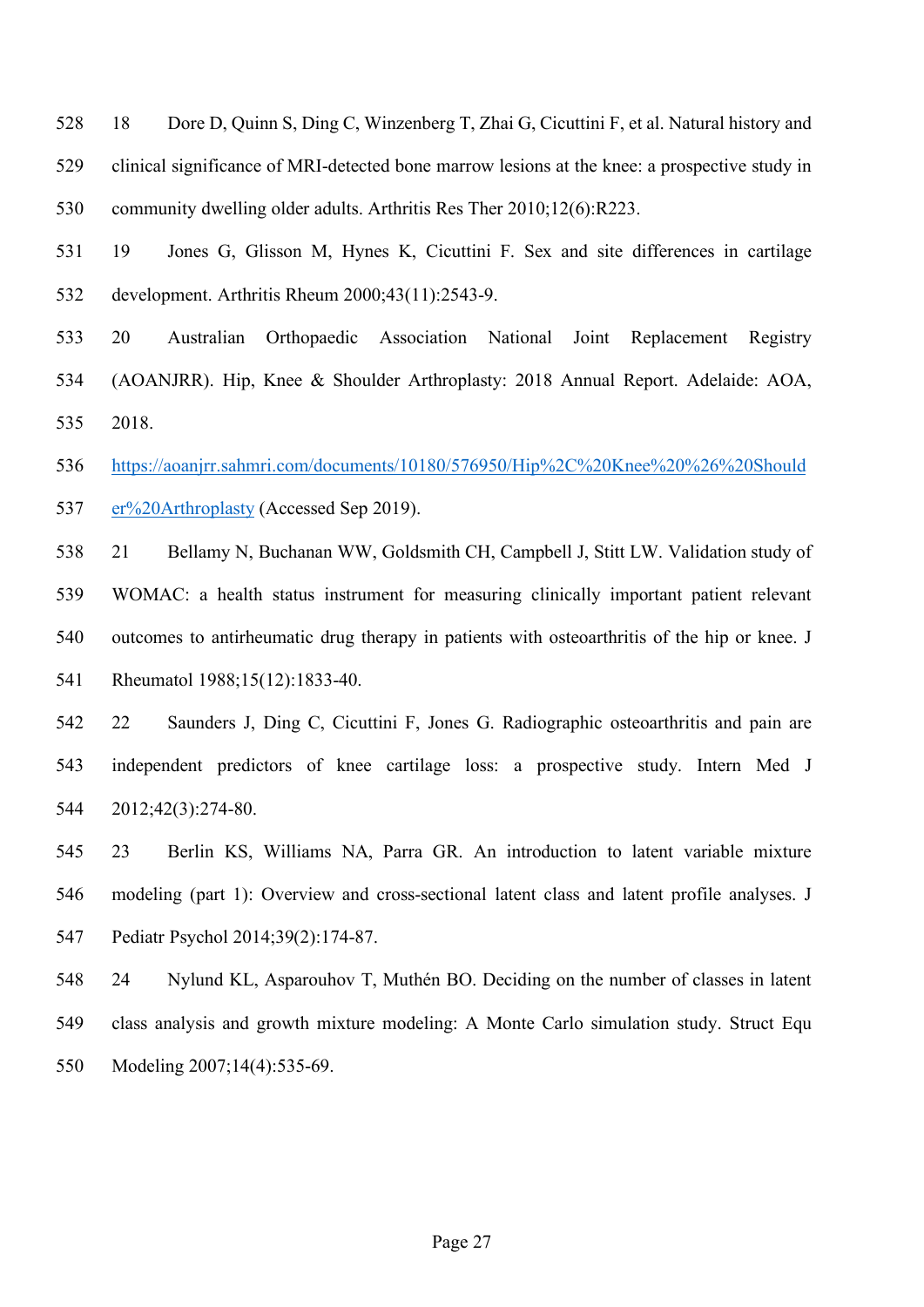- 25 Kittelson AJ, Stevens-Lapsley JE, Schmiege SJ. Determination of Pain Phenotypes in
- Knee Osteoarthritis: A Latent Class Analysis Using Data From the Osteoarthritis Initiative.
- Arthritis Care Res (Hoboken) 2016;68(5):612-20.
- 26 Merz EL, Roesch SC. A latent profile analysis of the Five Factor Model of personality: Modeling trait interactions. Pers Individ Dif 2011;51(8):915-9.
- 27 Nguyen TV, Eisman JA. Assessment of significant change in BMD: a new approach. J Bone Miner Res 2000;15(2):369-70.
- 28 Rogers W. Regression standard errors in clustered samples. Stata J 1994;3(13).
- 29 Gademan MG, Hofstede SN, Vliet Vlieland TP, Nelissen RG, Marang-van de Mheen
- PJ. Indication criteria for total hip or knee arthroplasty in osteoarthritis: a state-of-the-science
- overview. BMC Musculoskelet Disord 2016;17(1):463.
- 30 Greenland S. Modeling and variable selection in epidemiologic analysis. Am J Public Health 1989;79(3):340-9.
- 31 Vansteelandt S, Carpenter J, Kenward MG. Analysis of incomplete data using inverse probability weighting and doubly robust estimators. Methodology (Gott) 2010;6(1):37-48.
- 32 Little RJ, D'agostino R, Cohen ML, Dickersin K, Emerson SS, Farrar JT, et al. The prevention and treatment of missing data in clinical trials. N Engl J Med 2012;367(14):1355- 60.
- 33 Knoop J, van der Leeden M, Thorstensson CA, Roorda LD, Lems WF, Knol DL, et al. Identification of phenotypes with different clinical outcomes in knee osteoarthritis: data from the Osteoarthritis Initiative. Arthritis Care Res (Hoboken) 2011;63(11):1535-42.
- 34 Waarsing JH, Bierma-Zeinstra SM, Weinans H. Distinct subtypes of knee osteoarthritis: data from the Osteoarthritis Initiative. Rheumatology (Oxford) 2015;54(9):1650-8.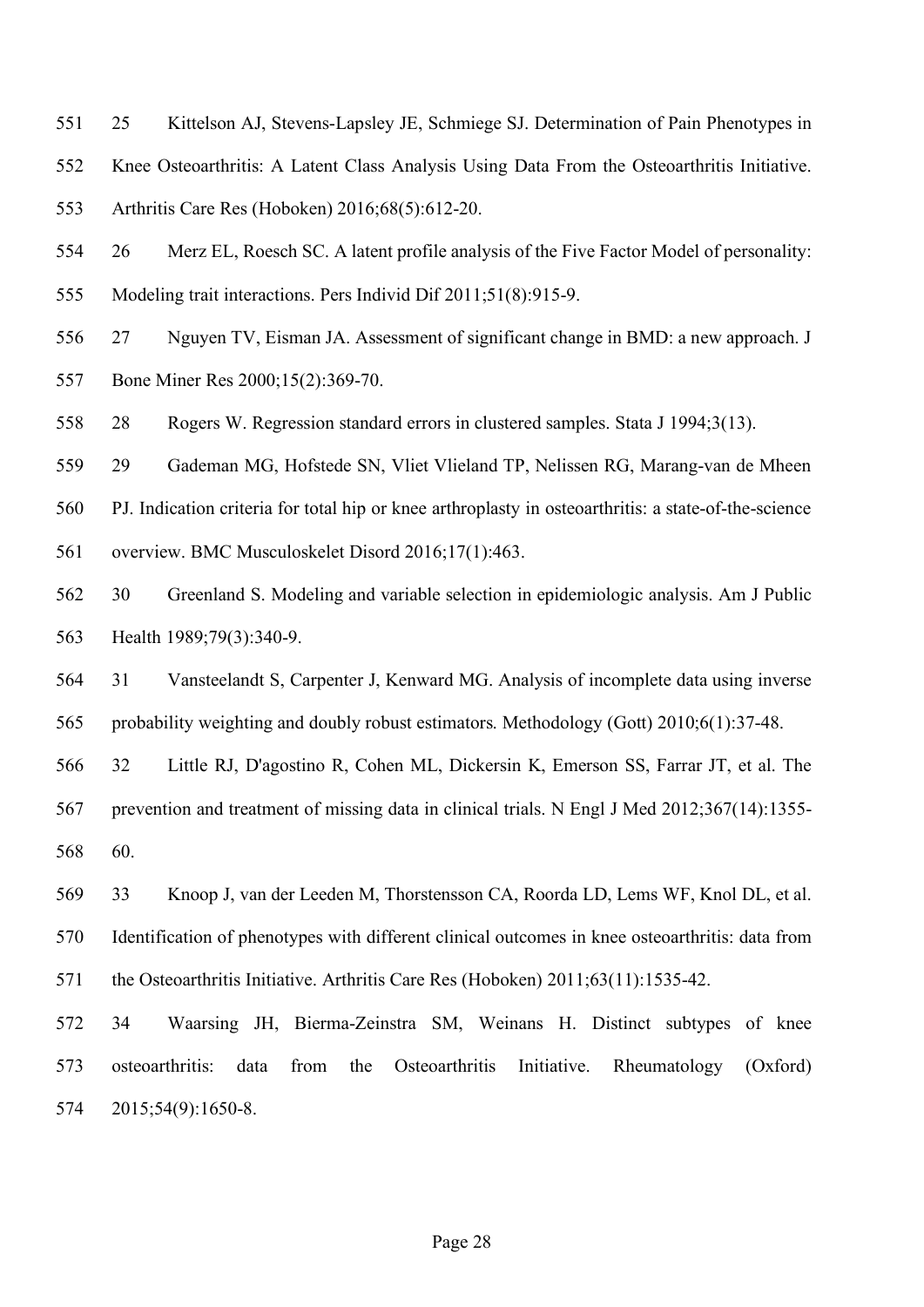35 Carlesso LC, Segal NA, Frey‐Law L, Zhang Y, Lu N, Nevitt M, et al. Pain Susceptibility Phenotypes in Those Free of Knee Pain with or at Risk of Knee Osteoarthritis: The Multicenter Osteoarthritis Study. Arthritis Rheumatol 2018;71(4):542-9.

 36 Pan F, Tian J, Cicuttini F, Jones G, Aitken D. Differentiating knee pain phenotypes in older adults: a prospective cohort study. Rheumatology (Oxford) 2018;58(2):274-83.

 37 Ettinger WH, Jr., Burns R, Messier SP, Applegate W, Rejeski WJ, Morgan T, et al. A randomized trial comparing aerobic exercise and resistance exercise with a health education program in older adults with knee osteoarthritis. The Fitness Arthritis and Seniors Trial (FAST). JAMA 1997;277(1):25-31.

 38 Pelletier JP, Raynauld JP, Berthiaume MJ, Abram F, Choquette D, Haraoui B, et al. Risk factors associated with the loss of cartilage volume on weight-bearing areas in knee osteoarthritis patients assessed by quantitative magnetic resonance imaging: a longitudinal study. Arthritis Res Ther 2007;9(4):R74.

 39 Berry PA, Wluka AE, Davies-Tuck ML, Wang Y, Strauss BJ, Dixon JB, et al. The relationship between body composition and structural changes at the knee. Rheumatology (Oxford) 2010;49(12):2362-9.

 40 Landsmeer MLA, de Vos BC, van der Plas P, van Middelkoop M, Vroegindeweij D, Bindels PJE, et al. Effect of weight change on progression of knee OA structural features assessed by MRI in overweight and obese women. Osteoarthritis Cartilage 2018;26(12):1666- 74.

 41 Autenrieth CS, Kirchberger I, Heier M, Zimmermann A-K, Peters A, Döring A, et al. Physical activity is inversely associated with multimorbidity in elderly men: results from the KORA-Age Augsburg Study. Prev Med 2013;57(1):17-9.

42 Cimarras-Otal C, Calderón-Larrañaga A, Poblador-Plou B, González-Rubio F,

Gimeno-Feliu LA, Arjol-Serrano JL, et al. Association between physical activity,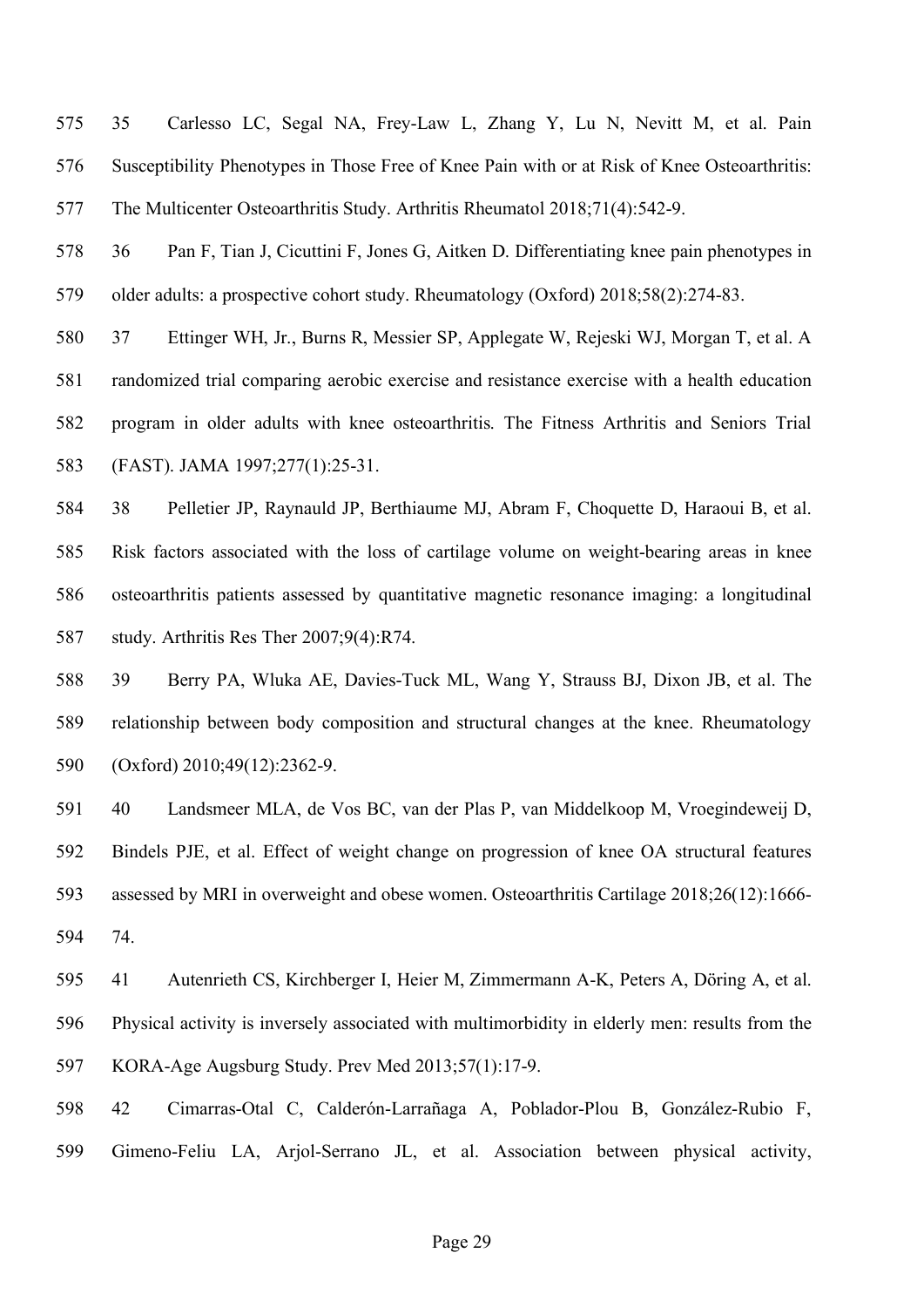- multimorbidity, self-rated health and functional limitation in the Spanish population. BMC Public Health 2014;14(1):1170.
- 43 Cohen E, Lee YC. A mechanism-based approach to the management of osteoarthritis pain. Curr Osteoporos Rep 2015;13(6):399-406.
- 44 Burgel P-R, Paillasseur J-L, Roche N. Identification of clinical phenotypes using cluster
- analyses in COPD patients with multiple comorbidities. Biomed Res Int 2014;2014.
- 45 Bauman AE, Reis RS, Sallis JF, Wells JC, Loos RJ, Martin BW, et al. Correlates of
- physical activity: why are some people physically active and others not? The Lancet 2012;380(9838):258-71.
-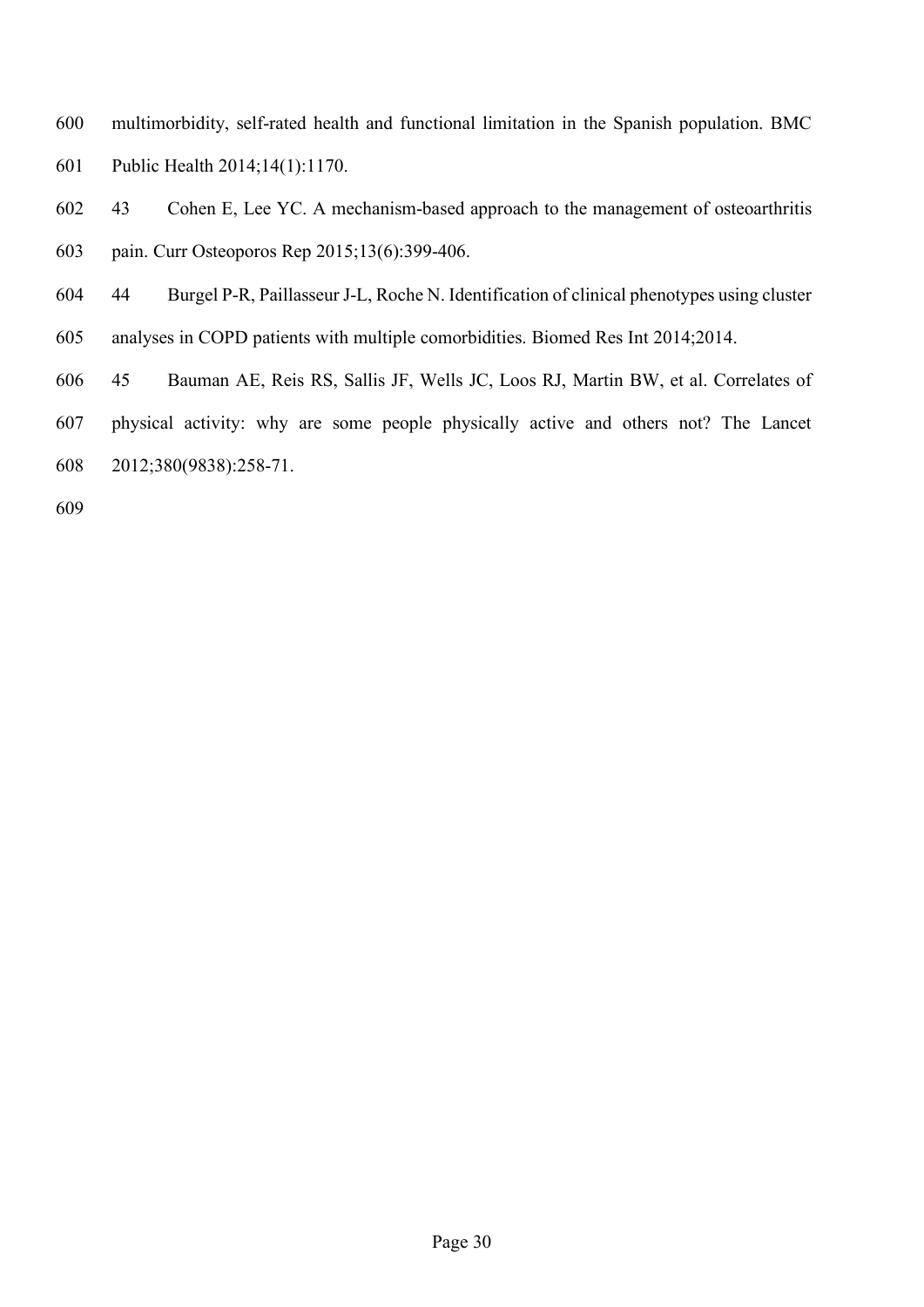

625 BMI – body mass index, WOMAC - Western Ontario McMaster Osteoarthritis Index, BML – bone marrow lesions, TKR – total knee

626 replacement.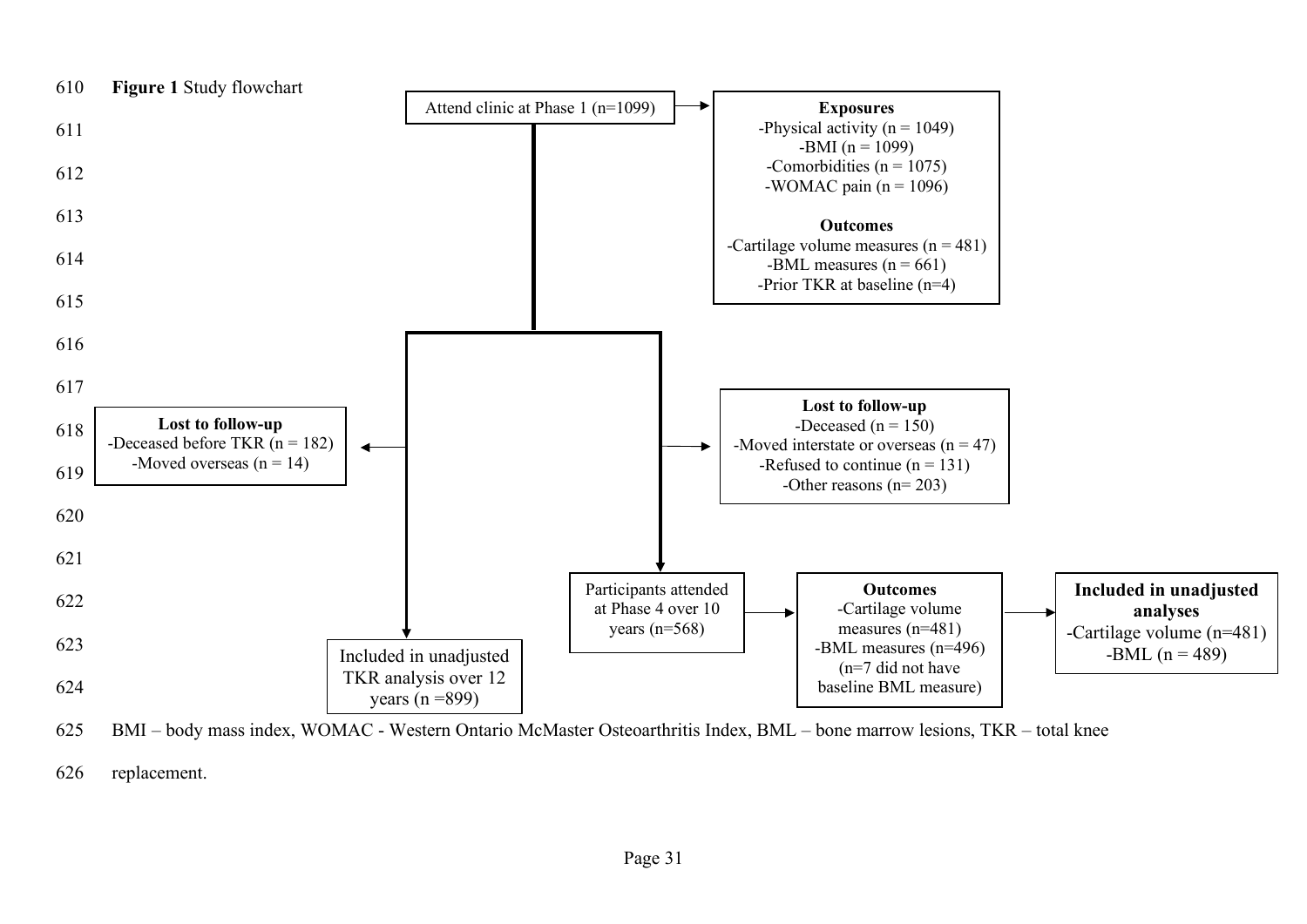| 627 | Table 1 Baseline characteristics of the 3 subgroups |                  |                  |                  |               |  |
|-----|-----------------------------------------------------|------------------|------------------|------------------|---------------|--|
| 628 |                                                     | Subgroup 1       | Subgroup 2       | Subgroup 3       | Total sample  |  |
| 629 |                                                     | $(n=451; 43\%)$  | $(n=340; 32\%)$  | $(n=258; 25\%)$  | $(n=1049)$    |  |
| 630 |                                                     | Mean (SD)        | Mean (SD)        | Mean (SD)        | Mean (SD)     |  |
| 631 | Age (years)                                         | 60.9(6.7)        | 65.8(7.7)        | 62.7(7.1)        | 62.9(7.4)     |  |
| 632 | Sex (Female: %)                                     | 49               | 49               | 57               | 51            |  |
| 633 | Ambulatory activity (steps/day)                     | 10,780(3,006)    | 6,879(2,343)     | 7,117 (2,891)    | 8,615 (3,355) |  |
| 634 | BMI $(kg/m2)$                                       | 25.5(3.0)        | 26.1(2.5)        | 34.1(3.7)        | 27.8(4.7)     |  |
| 635 | <b>BMI</b> categories                               |                  |                  |                  |               |  |
| 636 | Normal/Underweight (%)                              | 44               | 30               | $\boldsymbol{0}$ | 29            |  |
| 637 | Overweight $(\% )$                                  | 50               | 70               | $\boldsymbol{0}$ | 44            |  |
| 638 | Obese I $(\% )$                                     | 6                | $\boldsymbol{0}$ | 69               | 19            |  |
| 639 | Obese II & above (%)                                | $\boldsymbol{0}$ | $\boldsymbol{0}$ | 31               | $\,8\,$       |  |
| 640 | WOMAC pain                                          | 2.1(4.2)         | 4(6.0)           | 5.8(8.0)         | 3.6(6.1)      |  |
| 641 | Comorbidities (%)                                   | 49               | 96               | 86               | 73            |  |
| 642 | Knee ROA $(\% )$                                    | 55               | 63               | 66               | 60            |  |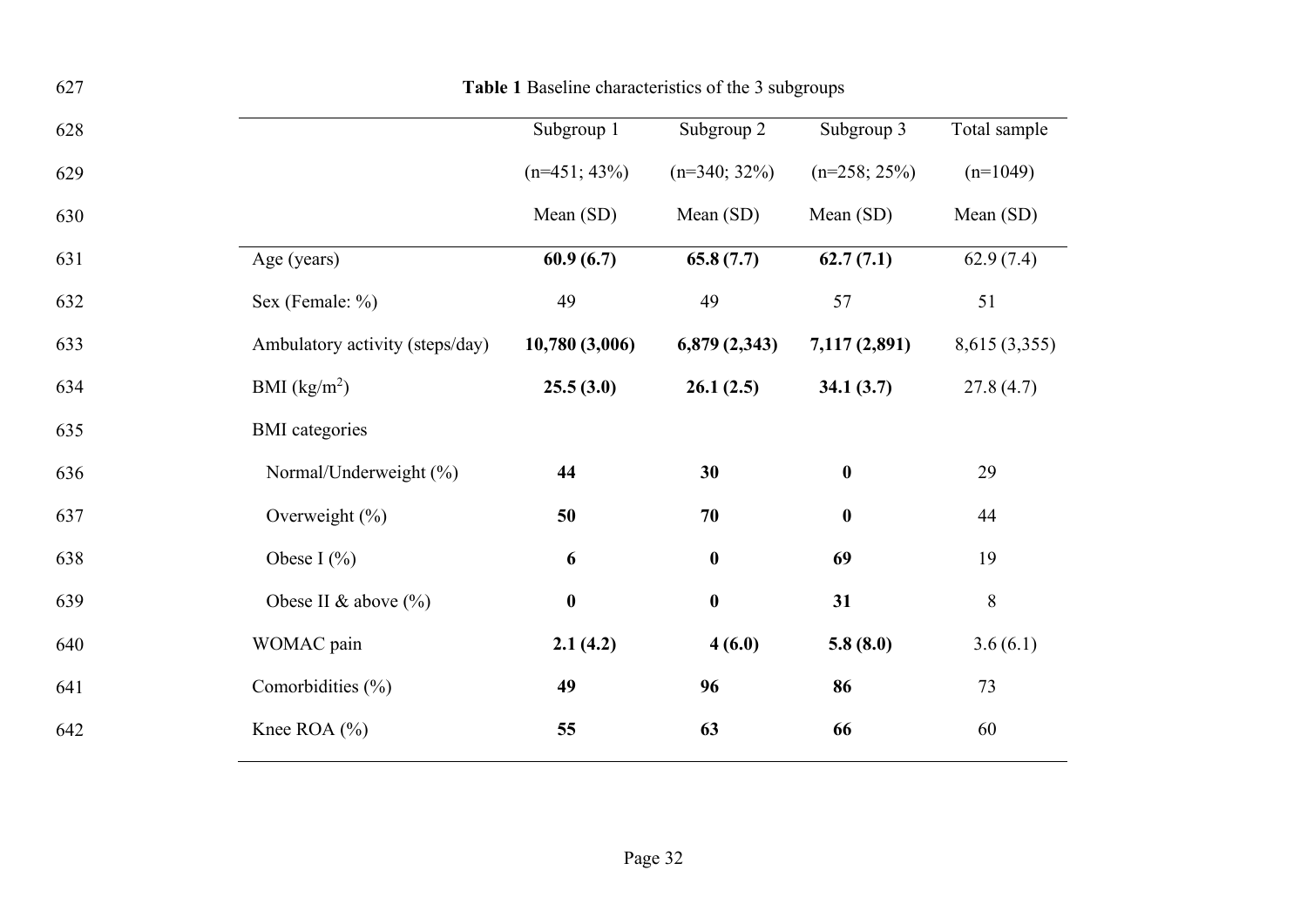- BMI body mass index, WOMAC Western Ontario McMaster Osteoarthritis Index, ROA Radiographic osteoarthritis.
- Significant between-group differences shown in bold.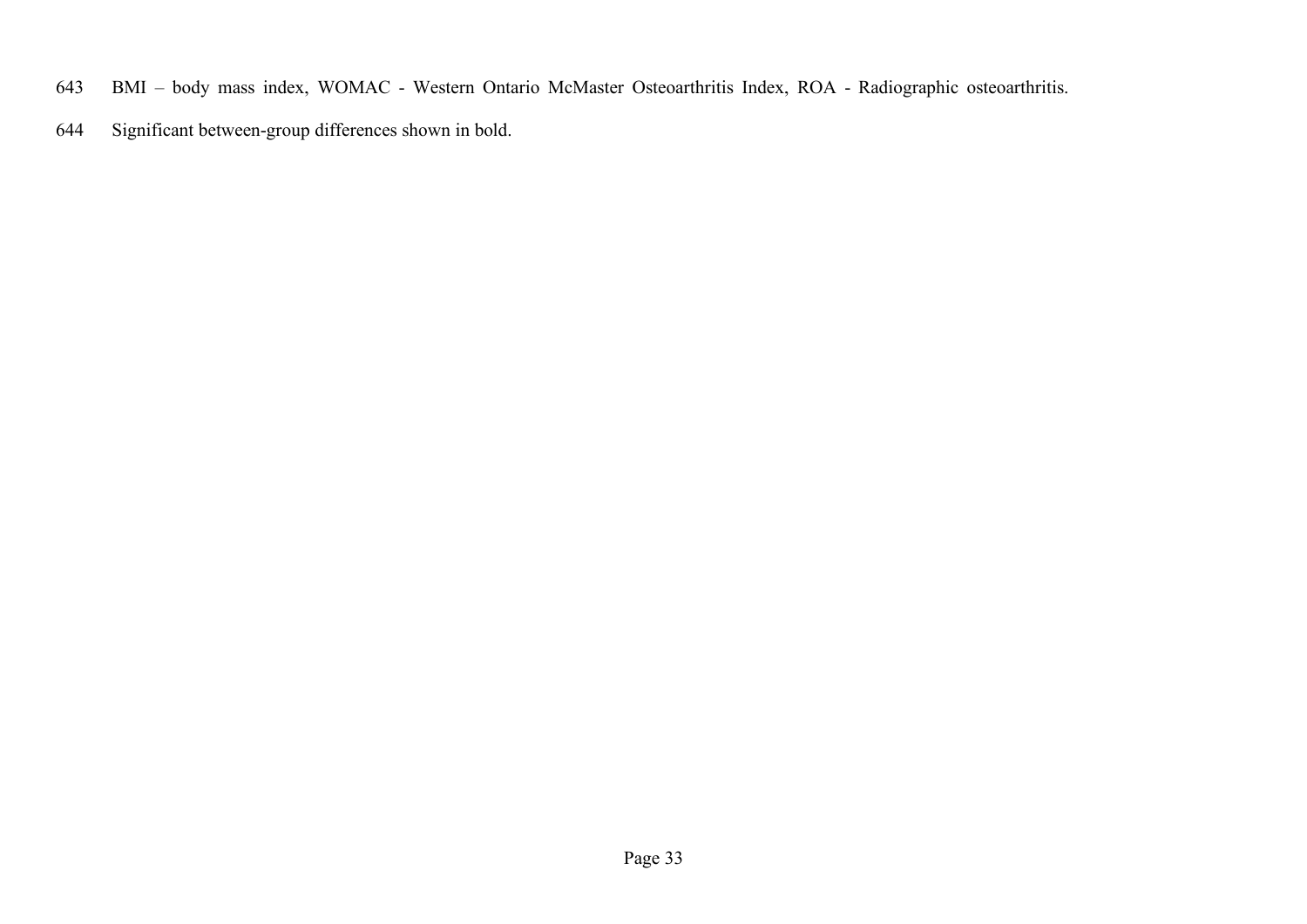|                                                         | Unadjusted $(n=481)$ |                                                              | †Adjusted (n=481) |                              |
|---------------------------------------------------------|----------------------|--------------------------------------------------------------|-------------------|------------------------------|
|                                                         | $\mathbf{A}^*$       | $(95\% \text{ CI})$                                          | $\mathbf{A}^*$    | $(95\% \text{ CI})$          |
| Mean change for subgroup 1<br>over 10 years ( $mm3$ )   |                      | $-414.96$ $(-439.32 -390.60)$ $-256.70$ $(-354.35, -159.05)$ |                   |                              |
| Change in cartilage volume<br>for each subgroup over 10 |                      |                                                              |                   |                              |
| years*                                                  |                      |                                                              |                   |                              |
| Subgroup 1 ( $n = 259$ )                                | Ref                  |                                                              | Ref               |                              |
| Subgroup 2 ( $n = 116$ )                                |                      | 13.21 (-30.84, 57.25)                                        |                   | 13.06 (-30.87, 57.00)        |
| Subgroup 3 ( $n = 106$ )                                |                      | $-66.46$ $(-111.79, -21.13)$                                 |                   | $-60.56$ $(-105.91, -15.21)$ |

| 645 |  |  |  | <b>Table 2</b> Association between subgroups and the cartilage volume change over 10 years |
|-----|--|--|--|--------------------------------------------------------------------------------------------|
|-----|--|--|--|--------------------------------------------------------------------------------------------|

646 †Adjusted for age, sex and history of knee injury. Significant results shown in bold, \*β-

647 coefficient represents the difference in cartilage volume change for each subgroup compared

648 to subgroup 1, over 10 years.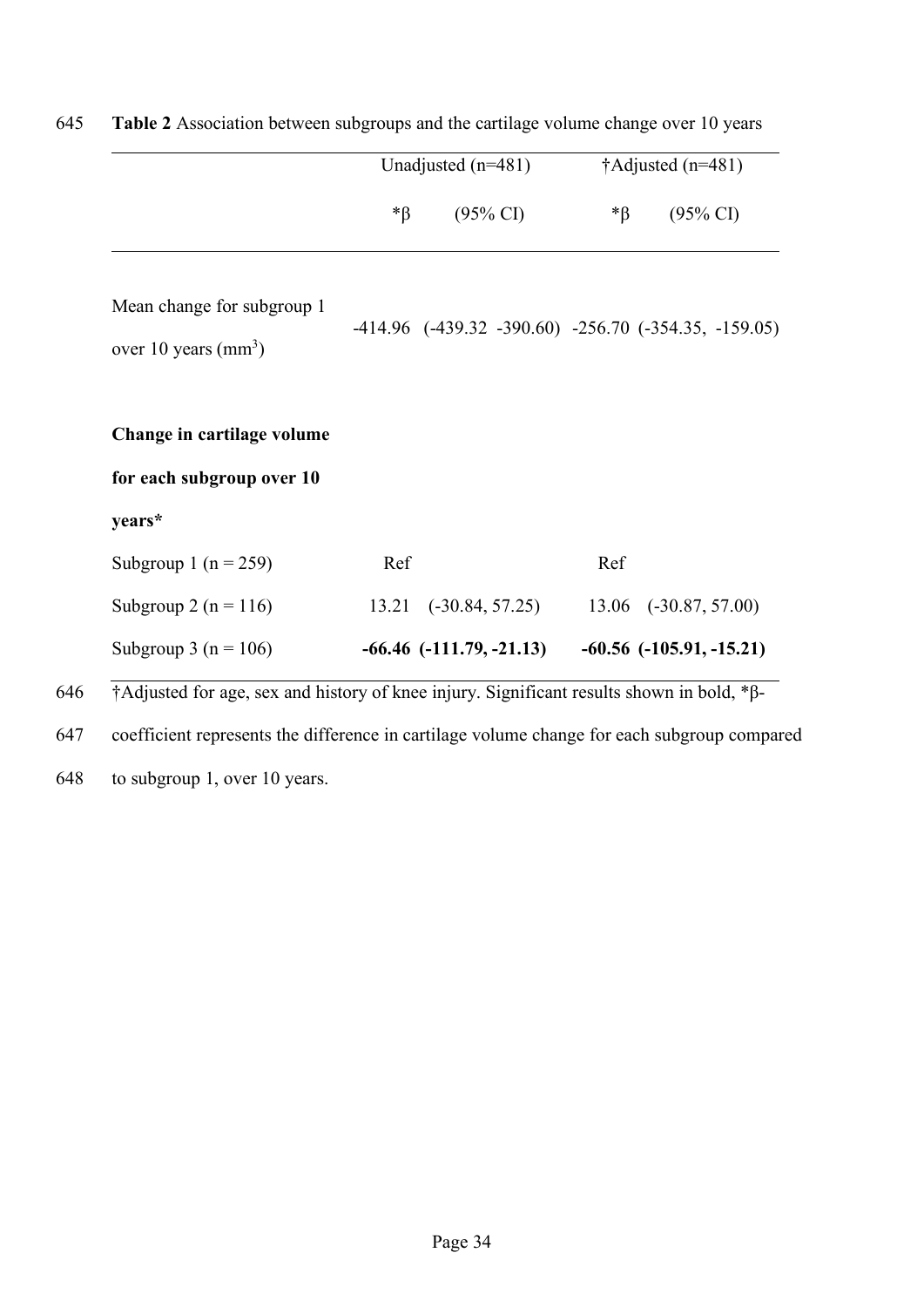|                          | Unadjusted $(n=489)$             |              | $\dagger$ Adjusted (n=488) |                     |
|--------------------------|----------------------------------|--------------|----------------------------|---------------------|
|                          | <b>RR</b><br>$(95\% \text{ CI})$ |              | <b>RR</b>                  | $(95\% \text{ CI})$ |
| Subgroup 1 ( $n = 257$ ) | Ref                              |              | Ref                        |                     |
| Subgroup 2 ( $n = 124$ ) | 0.91                             | (0.71, 1.16) | 0.93                       | (0.72, 1.19)        |
| Subgroup 3 ( $n = 108$ ) | 0.99                             | (0.78, 1.27) | 1.02                       | (0.80, 1.30)        |

649 **Table 3** Association between subgroups with worsening bone-marrow lesions over 10 years

650 †Adjusted for age, sex and history of knee injury.